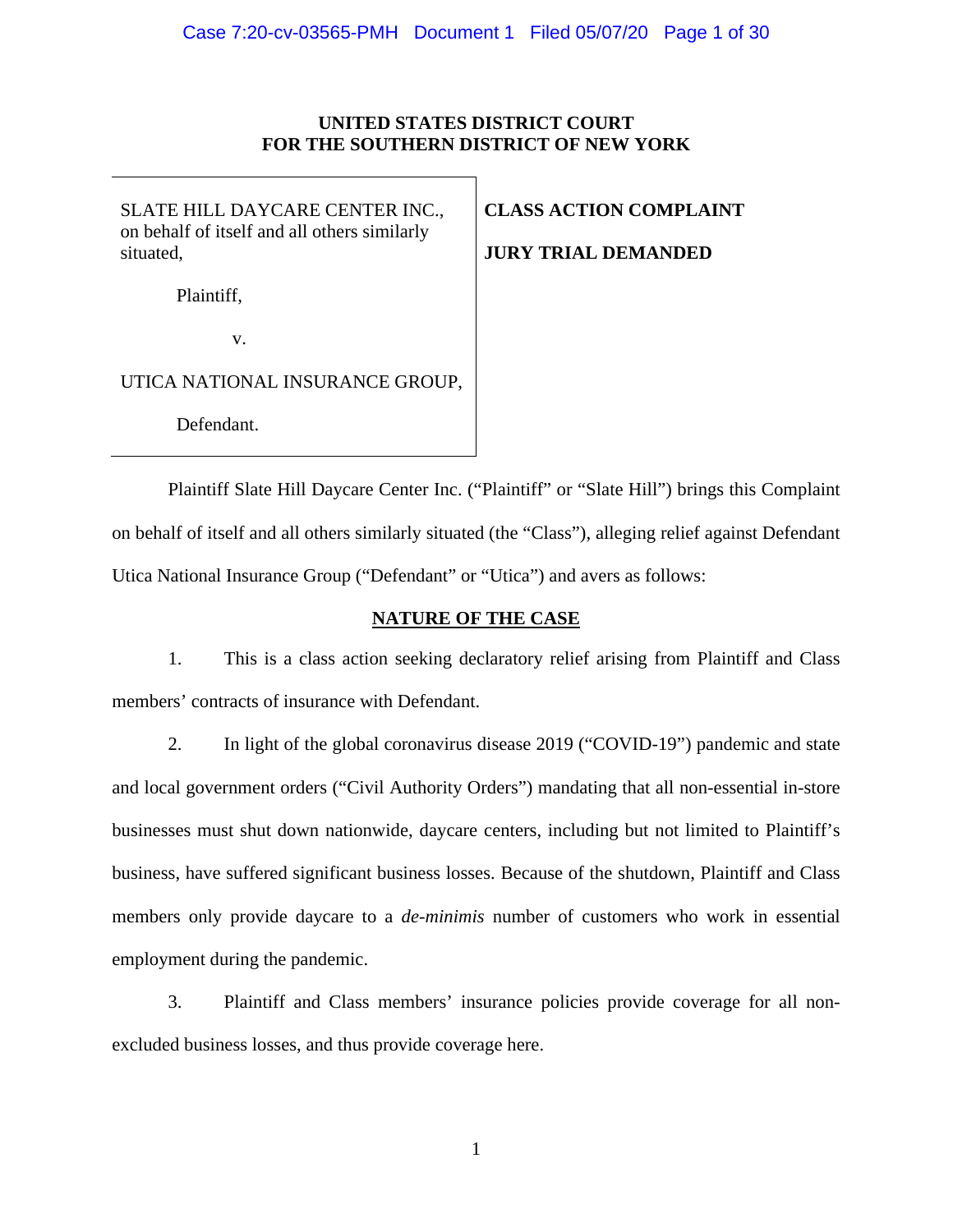#### Case 7:20-cv-03565-PMH Document 1 Filed 05/07/20 Page 2 of 30

4. As a result, Plaintiff and Class members are entitled to declaratory relief that their businesses are covered for all business losses that have been incurred in an amount greater than \$5,000,000.

#### **JURISDICTION**

5. This Court has subject-matter jurisdiction pursuant to the Class Action Fairness Act, 28 U.S.C. § 1332(d) because: (1) the matter in controversy exceeds the sum or value of \$5,000,000, exclusive of interest and costs; (2) the action is a class action; (3) there are members of the Class who are diverse from Defendant; and (4) there are more than 100 Class members.

6. This Court has personal jurisdiction over Defendant Utica. At all relevant times Defendant has engaged in substantial business activities in the State of New York. At all relevant times Defendant transacted, solicited, and conducted business in New York through its employees, agents, and/or sales representatives, and derived substantial revenue from such business in New York. Defendant purposefully availed itself of personal jurisdiction in New York because it contracted to provide insurance to Plaintiff and Class members in New York which is the subject of this case. Defendant's principal place of business and headquarters are located in New York.

7. Venue is proper in this district pursuant to 28 U.S.C. § 139128 U.S.C. § 1391(b)(1) and (2) because Plaintiff and Defendant are New York corporations and because a substantial part of the events or omissions giving rise to the claim occurred in this District.

#### **PARTIES**

8. At all relevant times, Plaintiff Slate Hill has been authorized to do business in the State of New York. Slate Hill owns, operates, manages, and/or controls two daycare centers (The Kids Place and The Kids Place for Little Tykes), both of which are located at 2920 Route 6, Slate Hill, New York 10973. The Kids Place operates in Suites 6 and 7 while The Kids Place for Little Tykes operates in Suite 1.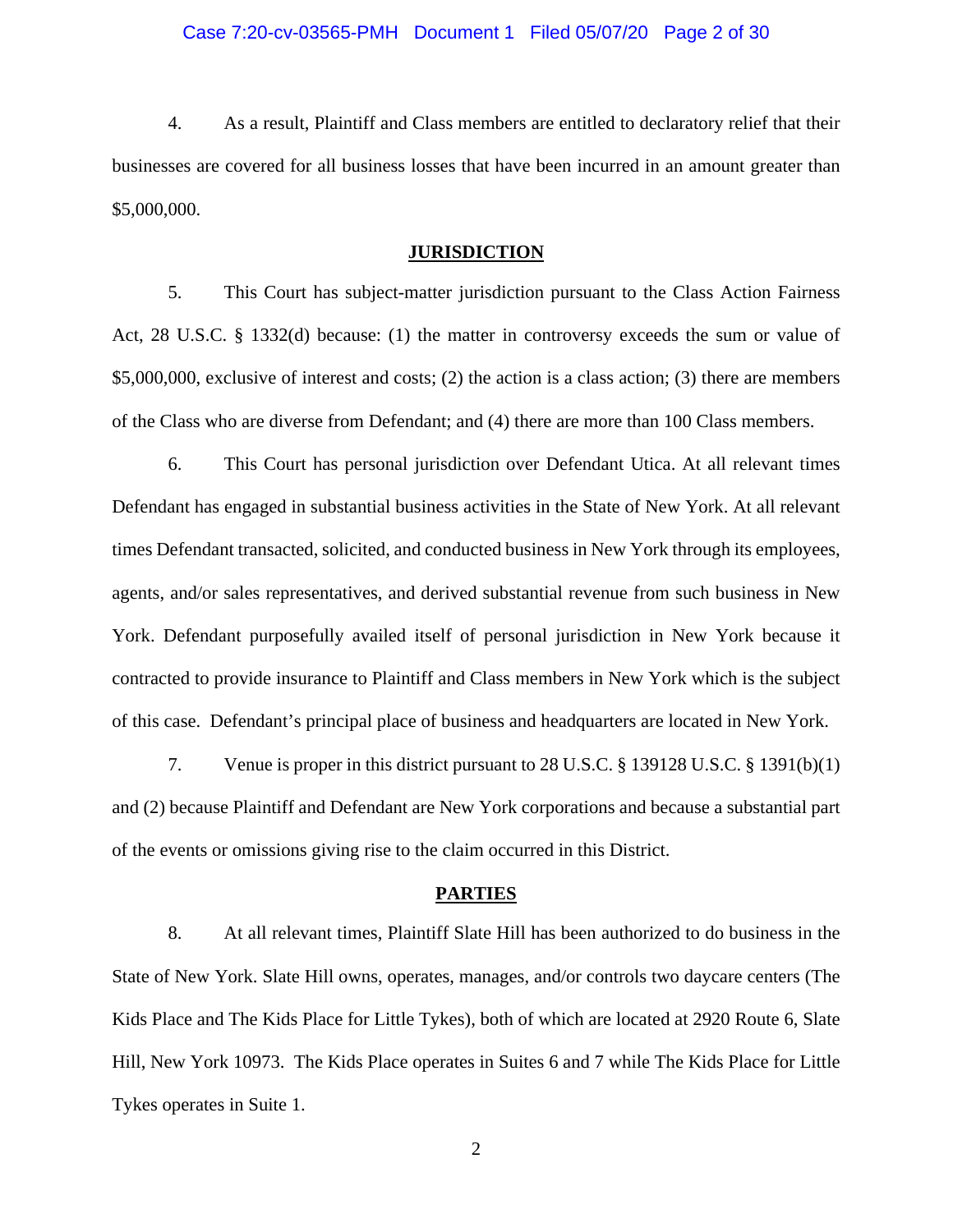#### Case 7:20-cv-03565-PMH Document 1 Filed 05/07/20 Page 3 of 30

9. Defendant Utica, an insurance carrier headquartered at 180 Genesee Street, New Hartford, New York 13413, provides business interruption insurance to Plaintiff and Class members. .

10. At all relevant times, Defendant issued an insurance policy to Plaintiff Slate Hill (policy number is 5306585) that included coverage for business interruption losses, incurred by Plaintiff from December 23, 2019 until December 23, 2020. *See* Policy, attached hereto as Exhibit 1.

11. The policy, currently in full effect, includes coverage for, among other things, business personal property, business income, and extended special business income.

12. Plaintiff submitted a claim for a date of loss and is waiting for a response. However, Utica has provided Slate Hill a letter of their intention to deny any claims for all similarly situated Class members. Utica asserts its insurance policies do not provide coverage for business interruption closures unless there is physical damage to the property. Utica also asserts that closure for Civil Authority requires physical damages to the property. Finally, Utica asserts all losses are excluded when as a result of a virus. On information and belief, Utica sent this letter to all Class members. *See* Exhibit 2.

#### **FACTUAL BACKGROUND**

#### **I. Insurance Coverage**

13. Plaintiff and Class members faithfully paid policy premiums to Defendant, specifically to provide, among other things, additional coverages in the event of business interruption or closures by order of Civil Authority and for business loss for property damage.

14. The terms of the Policy explicitly provide the insured with insurance coverage for actual loss of business income sustained, along with any actual, necessary and reasonable extra

3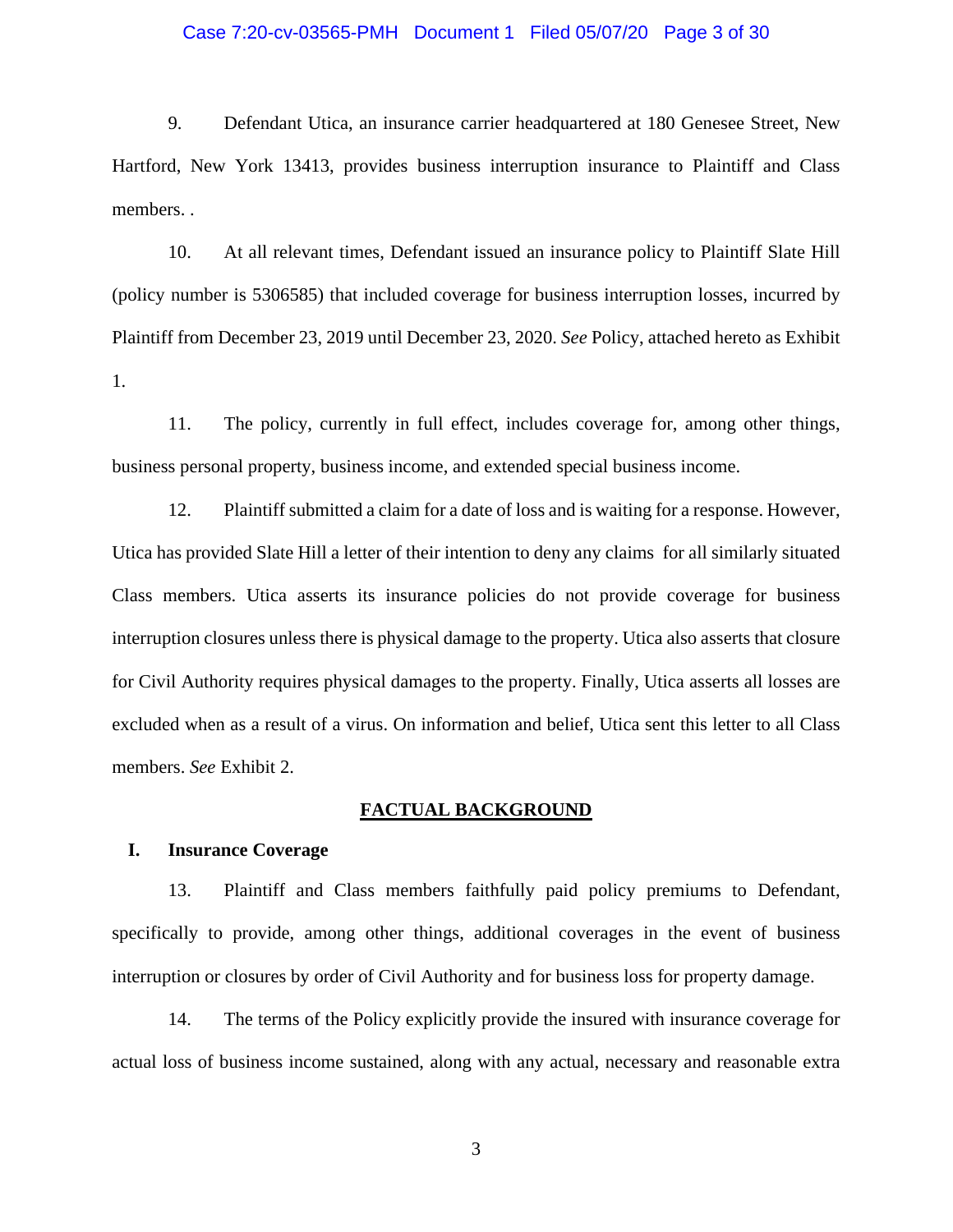#### Case 7:20-cv-03565-PMH Document 1 Filed 05/07/20 Page 4 of 30

expenses incurred, when access to the Insured's properties is specifically prohibited by Civil Authority Orders. This additional coverage is identified as coverage under "Civil Authority."

15. The Policy is an all-risk policy, insofar as it provides that covered causes of loss under the policy provides coverage for all covered losses, including but not limited to direct physical loss and/or direct physical damage, unless a loss is specifically excluded or limited in the Policy.

16. The Policy also provides coverage for damages resulting from business interruption when there is property damage.

17. The Policy's virus or bacteria exclusion does not apply to the closure of Plaintiffs' businesses as a result of an order issued by a Civil Authority due to the COVID-19 pandemic.

18. Nonetheless, based on information and belief, Defendant has accepted policy premiums paid by Plaintiff and the Class with no intention of providing coverage for business income losses resulting from orders of a Civil Authority that the insured businesses be shutdown, or any related property damage.

19. Defendant asserts any loss resulting from property damage or from Civil Authority Orders to cease normal business operations are excluded under the terms of the Policy's Virus or Bacteria Exclusion. Defendant is wrong. The COVID-19 pandemic has caused Plaintiff and the proposed Class property damage and physical loss. Moreover, the Civil Authority Orders have also caused Plaintiff and the proposed Class to suffer compensable property damage and business losses. Further, the Policy's Virus or Bacteria Exclusion clause does not apply to the COVID-19 pandemic.

#### **II. The COVID-19 Pandemic**

20. The scientific community, and those personally affected by the virus, recognize COVID-19 as a cause of real physical loss and damage. It is clear that contamination of the Insured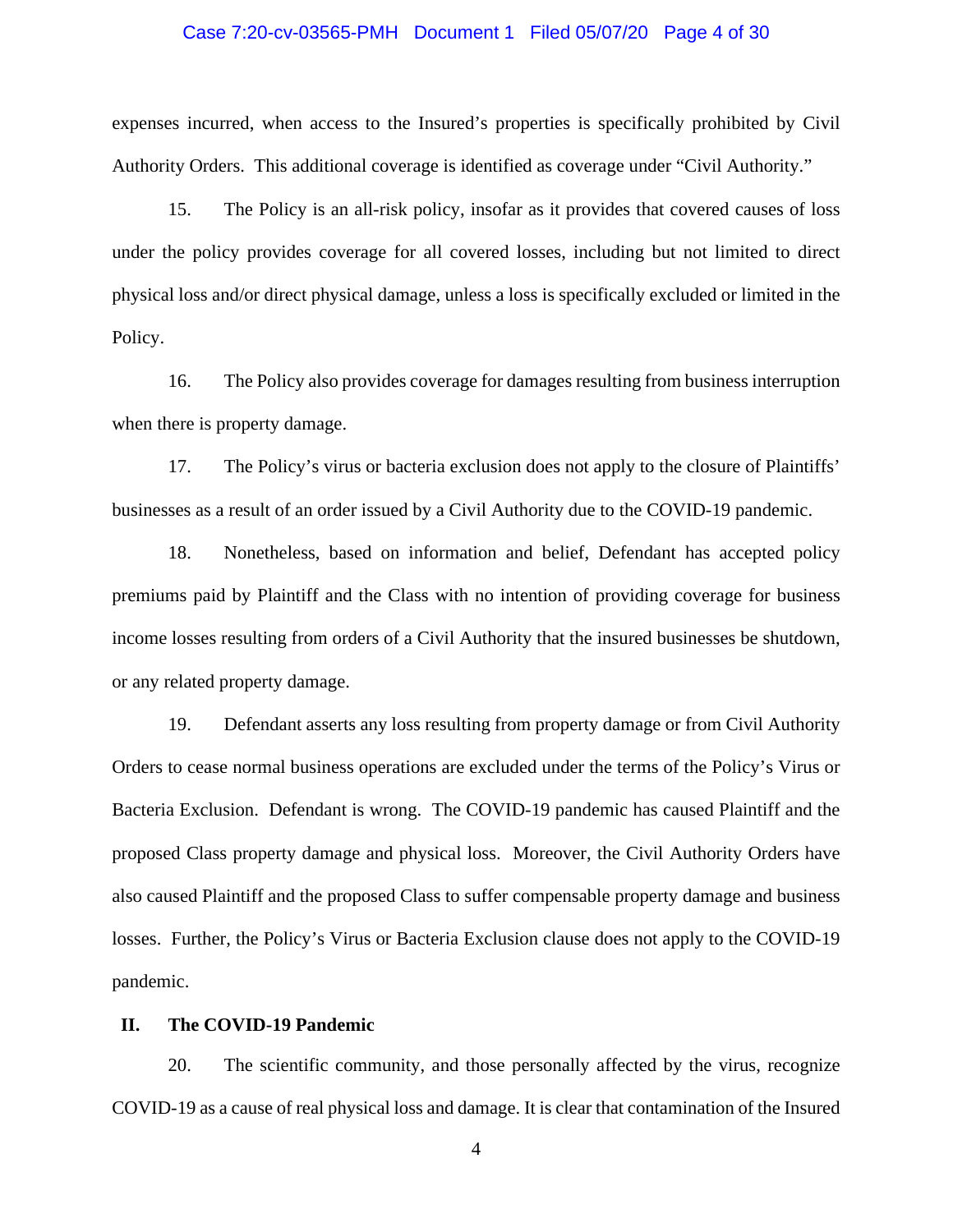#### Case 7:20-cv-03565-PMH Document 1 Filed 05/07/20 Page 5 of 30

Properties would be a direct physical loss requiring remediation to clean the surfaces of the dental practice.

21. On information and belief, the virus that causes COVID-19 remains stable and transmittable: in airborne aerosols for up to three hours; on copper for up to four hours; on cardboard for up to 24 hours; and on plastic and stainless steel for up to two to three days.*See* <https://www.nih.gov/news-events/news-releases/new-coronavirus-stable-hours-surfaces> (last visited April 9, 2020).

22. The CDC has issued a guidance recommending that gatherings of more than 10 people must not occur. People in congregate environments, which are places where people live, eat, and sleep in close proximity, face increased danger of contracting COVID-19.

23. The global Coronavirus pandemic is exacerbated by the fact that the deadly virus physically infects and stays on surfaces of objects or materials, "fomites," for up to twenty-eight (28) days.

24. China, Italy, France, and Spain have implemented procedures requiring the cleaning and disinfection of public areas prior to allowing them to re-open publicly due to COVID-19 contamination.

#### **III. Civil Authority**

#### **A. New York**

25. On March 7, 2020, New York Governor Andrew Cuomo declared a Disaster Emergency for the entire state of New York as a result of COVID-19.

26. On March 12, 2020, Governor Cuomo set restrictions on large gatherings.

27. On March 20, 2020, the State of New York issued a stay-at-home order that all nonessential workers must stay at home as a result of the COVID-19 pandemic. To date, this order has been extended to at least May 15, 2020.

5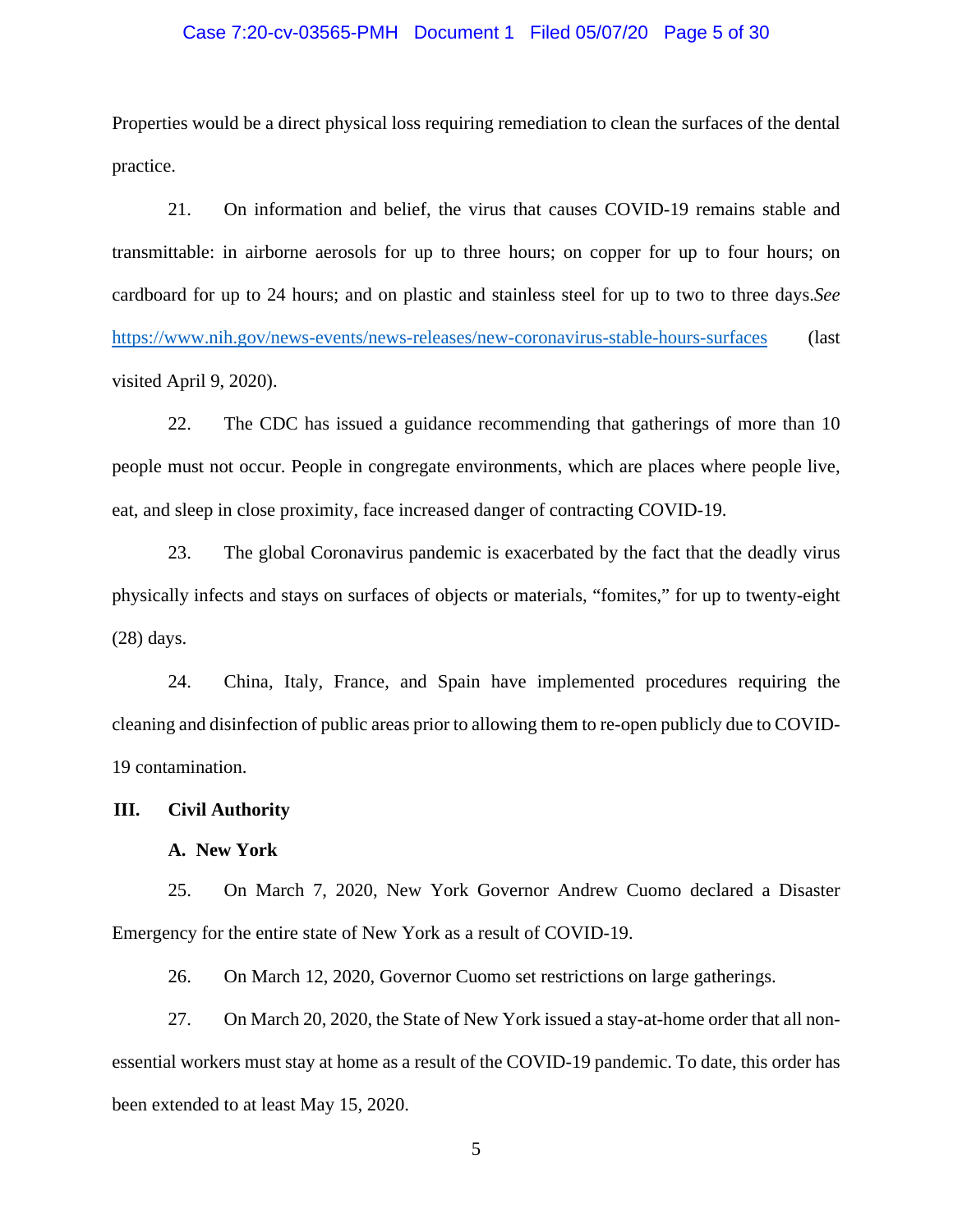#### Case 7:20-cv-03565-PMH Document 1 Filed 05/07/20 Page 6 of 30

28. On April 17, 2020, the State of New York ordered all individuals over the age of two to wear a face covering when in a public place.

29. Plaintiff's daycare centers are unable to operate at full capacity as a direct consequence of the Civil Authority stay-at-home orders for public safety issued by the Governor of New York and the State of New York generally. Accordingly, Plaintiff has submitted a claim to its insurance carrier related to such losses.

#### **B. Other States**

30. The shut-down Civil Authority Orders issued by New York authorities covering New York non-essential businesses are similar to Civil Authority Orders that have been issued nationwide by state and local civil authorities. *See* [https://www.wsj.com/articles/a-state-by-state](https://www.wsj.com/articles/a-state-by-state-guide-to-coronavirus-lockdowns-11584749351)[guide-to-coronavirus-lockdowns-11584749351.](https://www.wsj.com/articles/a-state-by-state-guide-to-coronavirus-lockdowns-11584749351)

- *1. Alabama*
	- **Travel outside home:** Only for essential needs/work.
	- **Gatherings:** 10-person limit.
	- **Businesses:** Nonessential businesses are closed to the public, including entertainment venues, fitness centers, salons, nail parlors and certain retailers.
	- **Quarantines:** No statewide directive.
	- **Bars/restaurants:** Dine-out only.
	- **Beaches/parks:** Beaches closed.
- *2. Alaska*
	- **Travel outside home:** Only for essential needs/work.
	- **Gatherings:** 10-person limit.
	- **Businesses:** Nonessential businesses are limited to minimum operations or remote work.
	- **Quarantines:** Travelers from out of state must self-quarantine for 14 days.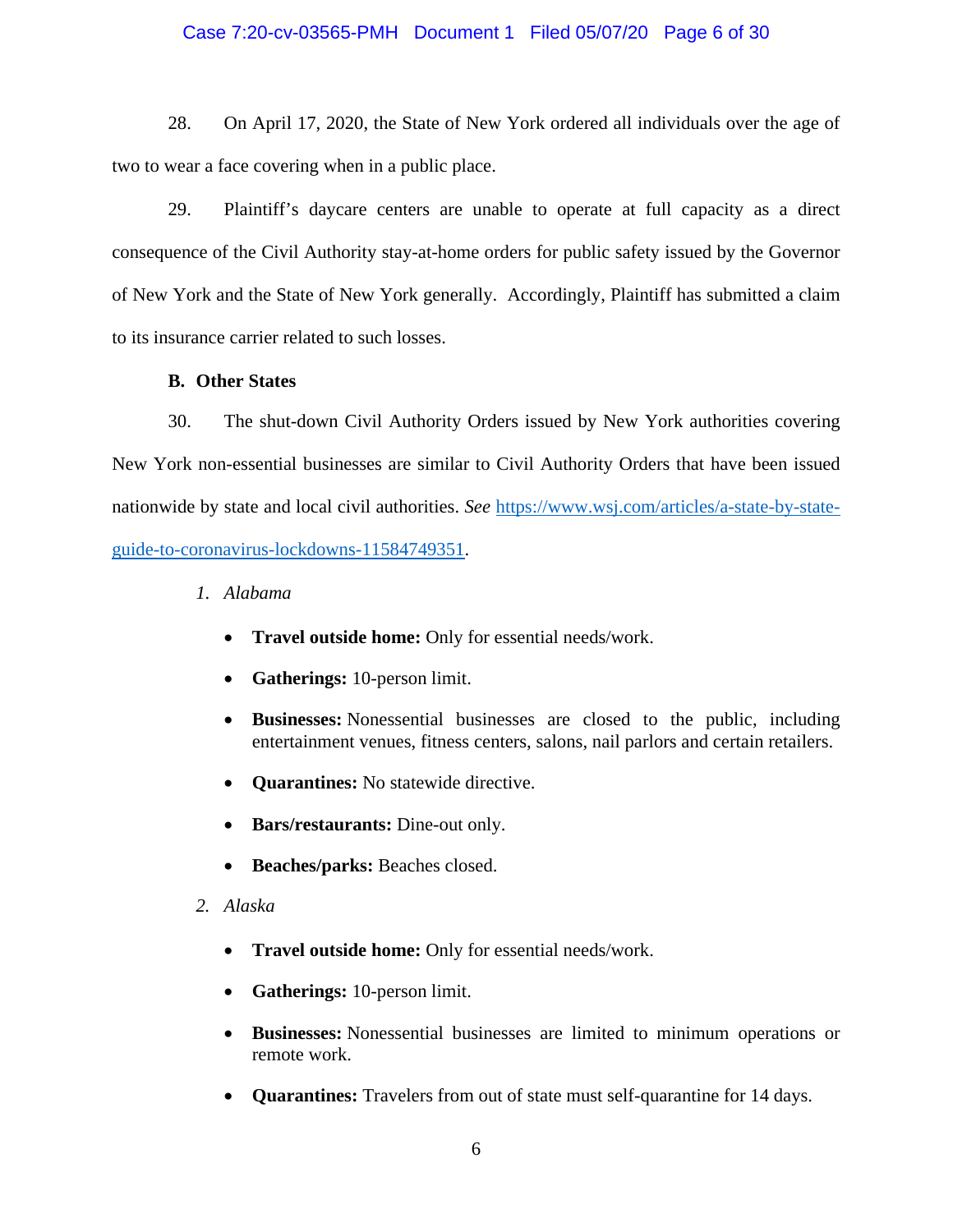- **Bars/restaurants:** Dine-out only.
- **Beaches/parks:** Unless locally restricted, open with social distancing.
- *3. Arizona*
	- **Travel outside home:** Only for essential needs/work.
	- **Gatherings:** All mass gatherings of 10 or more people must be canceled or postponed.
	- **Businesses:** Nonessential businesses are limited to minimum operations or remote work.
	- **Quarantines:** No statewide directive.
	- **Bars/restaurants:** Dine-out only.
	- **Beaches/parks:** Unless locally restricted, open with social distancing.
- *4. Arkansas*
	- **Travel outside home:** The governor has not issued a stay-at-home order.
	- **Gatherings:** 10-person limit; does not apply to unenclosed outdoor spaces or places of worship.
	- **Businesses:** Gym and entertainment venues are closed. Hotels, motels and vacation rentals are restricted to authorized guests.
	- **Quarantines:** No statewide directive.
	- **Bars/restaurants:** Dine-out only.
	- **Beaches/parks:** State parks remain operational during the daytime.
- *5. California*
	- **Travel outside home:** Only for essential needs/work.
	- **Gatherings:** Gatherings in a single room or place are prohibited. Visitation to hospitals, nursing homes and other residential care facilities is restricted.
	- **Businesses:** Nonessential businesses are closed.
	- **Quarantines:** No statewide directive.
	- **Bars/restaurants:** Dine-out only.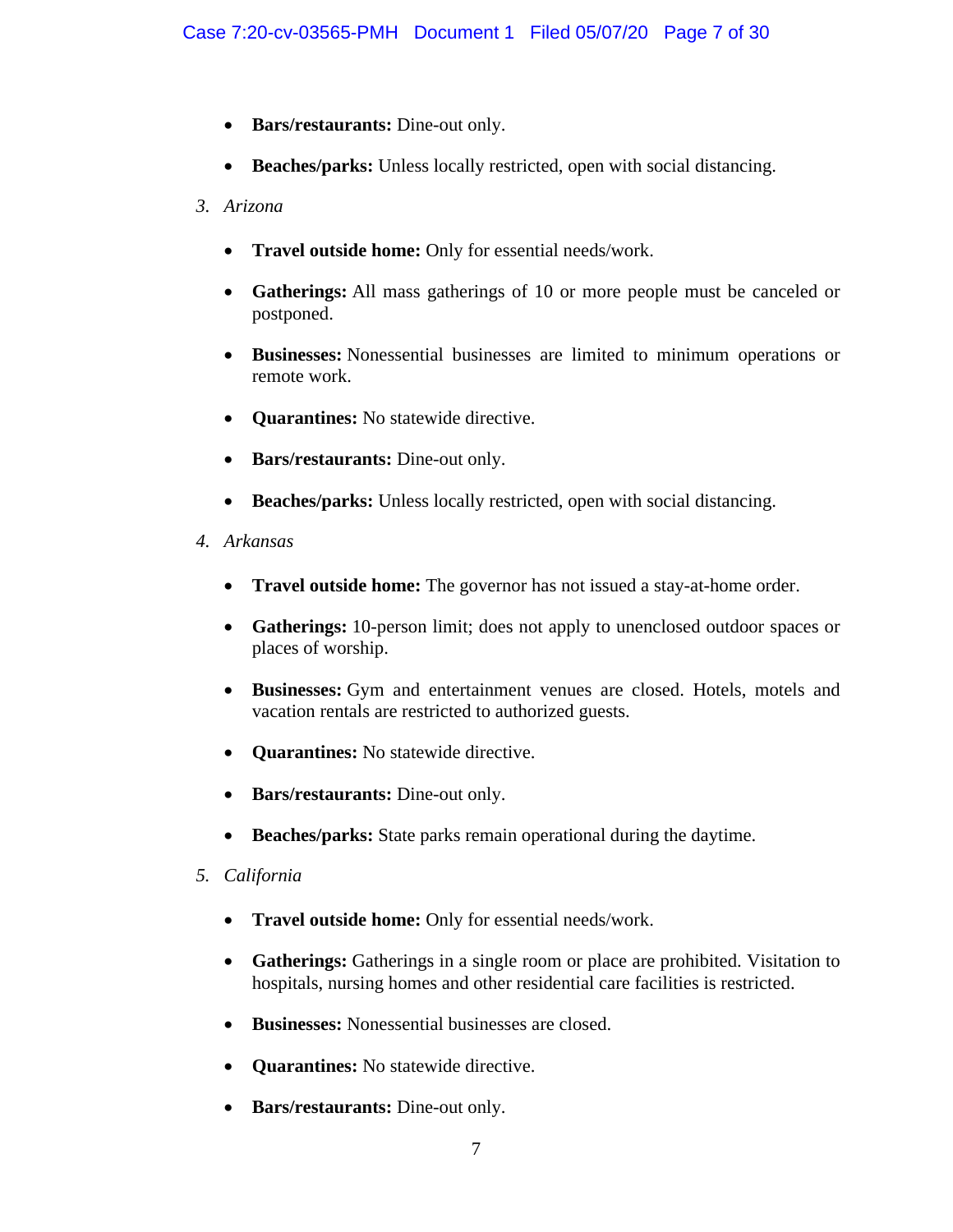- **Beaches/parks:** Some parks are fully closed. Local jurisdictions have closed some beaches.
- *6. Colorado*
	- **Travel outside home:** Only for essential needs/work.
	- **Gatherings:** Public and private gatherings of any number are prohibited with limited exceptions.
	- **Businesses:** Nonessential businesses are limited to minimum operations or remote work.
	- **Quarantines:** No statewide directive.
	- **Bars/restaurants:** Dine-out only.
	- **Beaches/parks:** State parks remain open, but playgrounds, picnic areas and campgrounds are closed.
- *7. Connecticut*
	- **Travel outside home:** Only for essential needs/work.
	- **Gatherings:** Five-person limit for social and recreational gatherings; 50-person limit for religious services.
	- **Businesses:** Nonessential businesses must suspend all in-person operations.
	- **Quarantines:** No statewide directive. Out-of-state visitors are strongly urged to self-quarantine.
	- **Bars/restaurants:** Dine-out only.
	- **Beaches/parks:** Trails and grounds of state parks and forests are open with social distancing.
- *8. Delaware*
	- **Travel outside home:** Only for essential needs/work.
	- **Gatherings:** 10-person limit.
	- **Businesses:** Nonessential businesses are limited to minimum operations or remote work.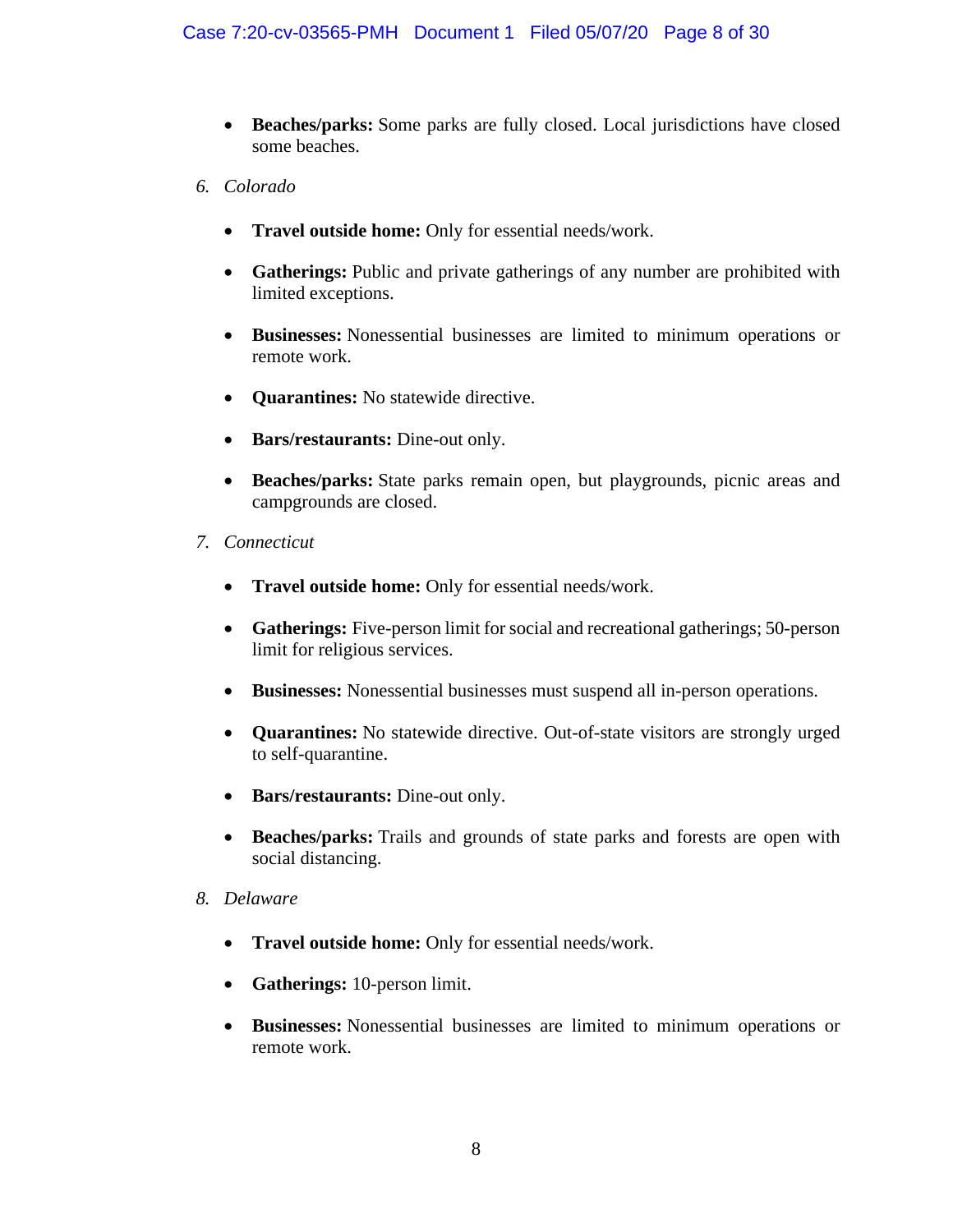- **Quarantines:** Visitors from out of state who are not just passing through must self-quarantine for 14 days.
- **Bars/restaurants:** Dine-out only.
- **Beaches/parks:** Beaches are closed except for exercise or dog walking. State parks remain open with restricted activity.
- *9. Florida*
	- **Travel outside home:** Senior citizens and those with significant medical conditions may not leave home unless for essential needs or to go to an essential job.
	- **Gatherings:** No social gatherings in a public space with religious exemptions.
	- **Businesses:** Nonessential services are closed to the public. Gun stores remain open.
	- **Quarantines:** Visitors from outbreak hot spots, such as the New York tri-state area, must self-quarantine for 14 days.
	- **Bars/restaurants:** Dine-out only.
	- **Beaches/parks:** Florida state parks are closed. Most beaches are closed.

# *10. Georgia*

- **Travel outside home:** Mandated social distancing and recommended maskwearing outside. Older and at-risk residents can leave only for essential needs/work with limited visitors.
- **Gatherings:** 10-person limit, not applying to incidental or transitory groups of people going by each other.
- **Businesses:** Nonessential businesses and other entities may not permit gatherings at their premises.
- **Quarantines:** No statewide directive.
- **Bars/restaurants:** Dine-in allowed with capacity limits, sanitation requirements and dozens of other precautionary measures.
- **Beaches/parks:** Open, with social distancing.

# *11. Hawaii*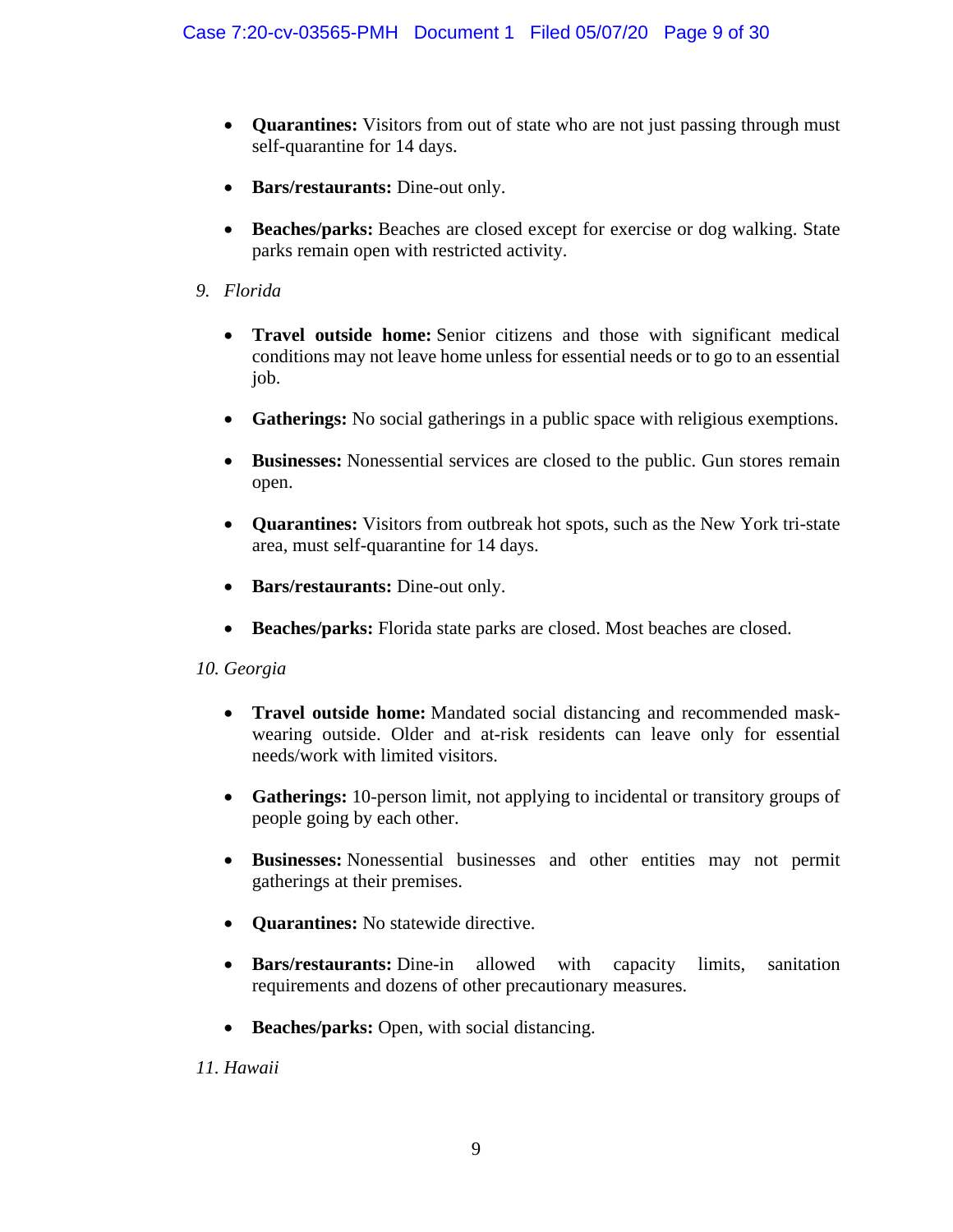- **Travel outside home:** Only for essential needs/work.
- **Gatherings:** 10-person limit.
- **Businesses:** Nonessential businesses are limited to minimum operations or remote work. Essential services must implement separate operating hours for high-risk populations.
- **Quarantines:** Travelers from out of state must self-quarantine for 14 days.
- **Bars/restaurants:** Dine-out only.
- **Beaches/parks:** Most state parks and public beaches are closed. All camping and lodging at parks is suspended.

### *12. Idaho*

- **Travel outside home:** Only for essential needs/work.
- **Gatherings:** Nonessential gatherings are prohibited. Visits to hospitals, nursing homes and residential-care facilities are restricted.
- **Businesses:** Nonessential businesses are limited to minimum operations or remote work. Drive-in theaters and churches are permitted.
- **Quarantines:** Persons entering the state of Idaho are required to self-quarantine for 14 days.
- **Bars/restaurants:** Dine-out only.
- **Beaches/parks:** No camping in state parks.

#### *13. Illinois*

- **Travel outside home:** Only for essential needs/work.
- **Gatherings:** 10-person limit.
- **Businesses:** Nonessential businesses are limited to minimum operations or remote work.
- **Quarantines:** No statewide directive.
- **Bars/restaurants:** Dine-out only.
- **Beaches/parks:** State parks, fish and wildlife areas, recreational areas and historic sites are closed.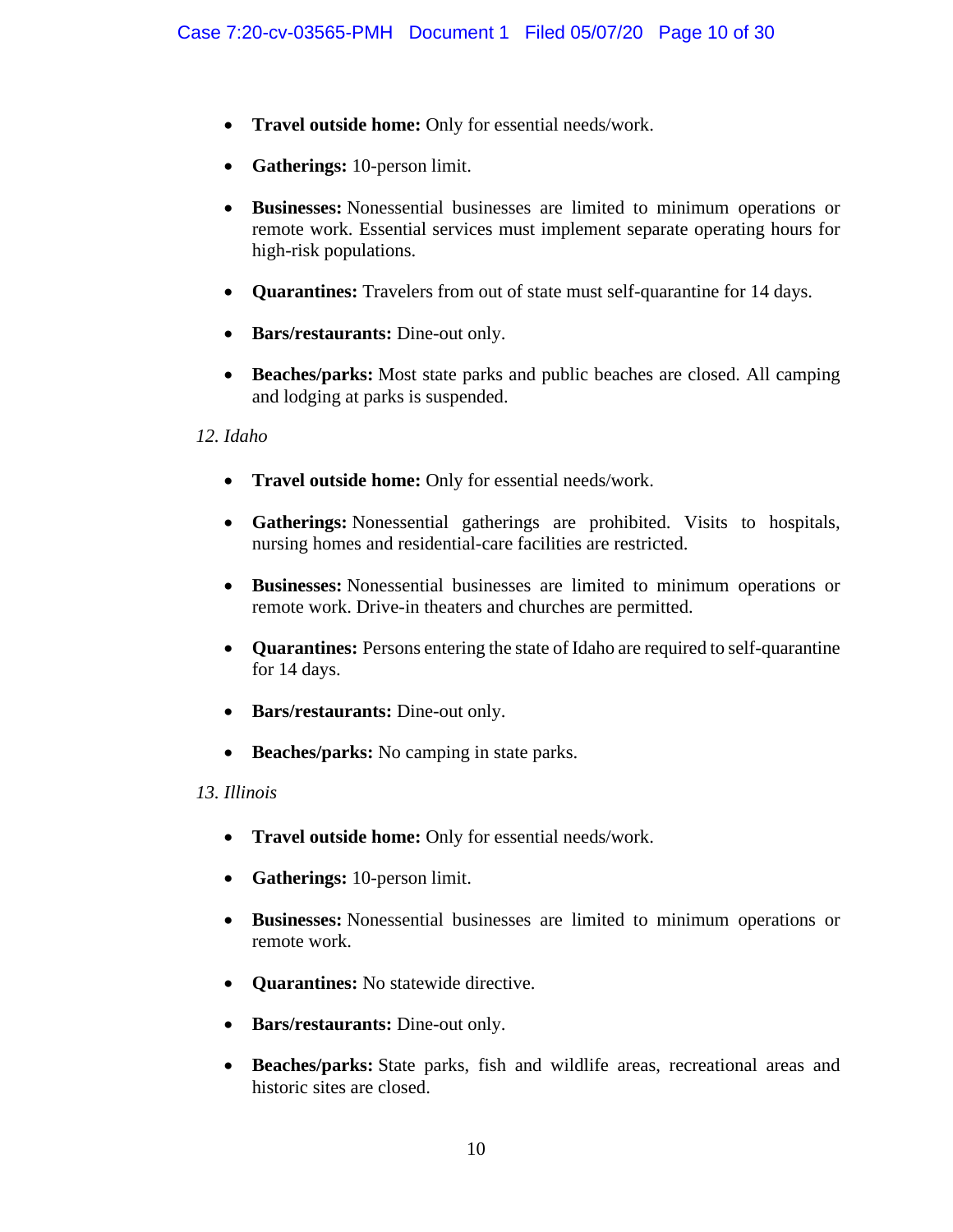# *14. Indiana*

- **Travel outside home:** Only for essential needs/work.
- **Gatherings:** 10-person limit.
- **Businesses:** Nonessential businesses are limited to minimum operations or remote work.
- **Quarantines:** No statewide directive.
- **Bars/restaurants:** Dine-out only.
- **Beaches/parks:** Hiking, biking, fishing, boating, birding, hunting and camping are allowed with social distancing.

### *15. Iowa*

- **Travel outside home:** The governor has not issued a stay-at-home order.
- **Gatherings:** Limited to 10 people.
- **Businesses:** Nonessential retail businesses are closed.
- **Quarantines:** No statewide directive.
- **Bars/restaurants:** Dine-out only.
- **Beaches/parks:** Parks remain open. Campgrounds are closed.

#### *16. Kansas*

- **Travel outside home:** Only for essential needs/work.
- **Gatherings:** 10-person limit, exempting funerals and religious services with social distancing.
- **Businesses:** Residents may not leave home to patronize nonessential businesses, such as hair salons.
- **Quarantines:** Kansas residents who traveled to California, Florida, New York or Washington state after March 14—or visited Illinois or New Jersey after March 22—must self-quarantine for 14 days. The same applies to anybody who had close contact with a Covid-19 patient.
- **Bars/restaurants:** Dine-out or curbside service only.
- **Beaches/parks:** Most parks are open.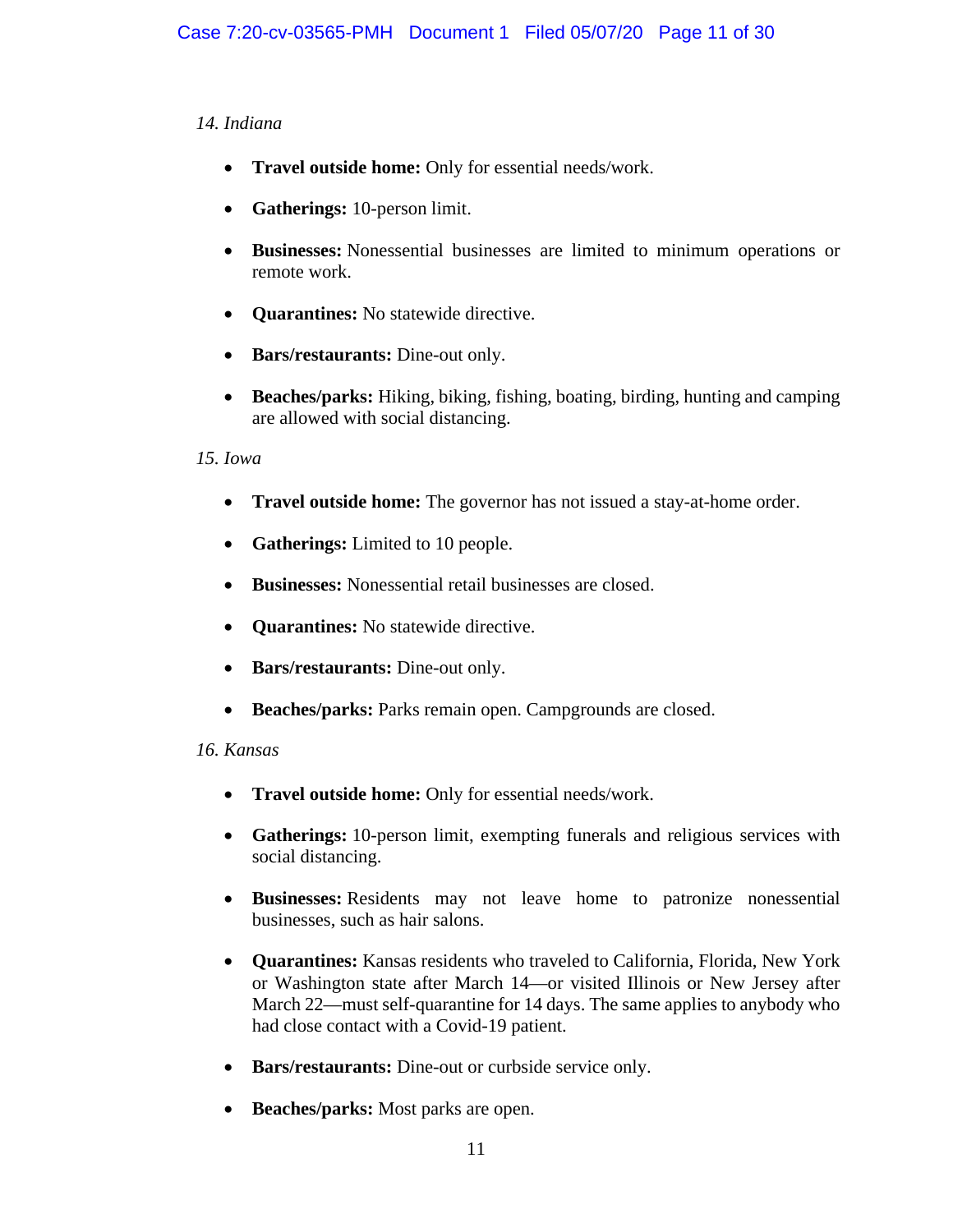# *17. Kentucky*

- **Travel outside home:** Travel outside the state is restricted to essential needs/work.
- **Gatherings:** Mass gatherings prohibited; smaller gatherings are allowed with social distancing.
- **Businesses:** Nonessential retail must close.
- **Quarantines:** Anybody coming in from out of state—including residents must self-quarantine for 14 days upon return.
- **Bars/restaurants:** Dine-out only.
- **Beaches/parks:** State parks closed for overnight stays.

# *18. Louisiana*

- **Travel outside home:** Only for essential needs/work.
- **Gatherings:** 10-person limit.
- **Businesses:** Nonessential businesses are limited to minimum operations or remote work.
- **Quarantines:** No statewide directive.
- **Bars/restaurants:** Dine-out only.
- **Beaches/parks:** Some state parks are open for fishing, hiking and biking during the day.

# *19. Maine*

- **Travel outside home:** Only for essential needs/work. No use of public transportation unless absolutely necessary. .
- **Gatherings:** 10-person limit.
- **Businesses:** Nonessential businesses are limited to minimum operations or remote work.
- **Quarantines:** Travelers arriving in Maine, regardless of their state of residency, must self-quarantine for 14 days.
- **Bars/restaurants:** Dine-out only.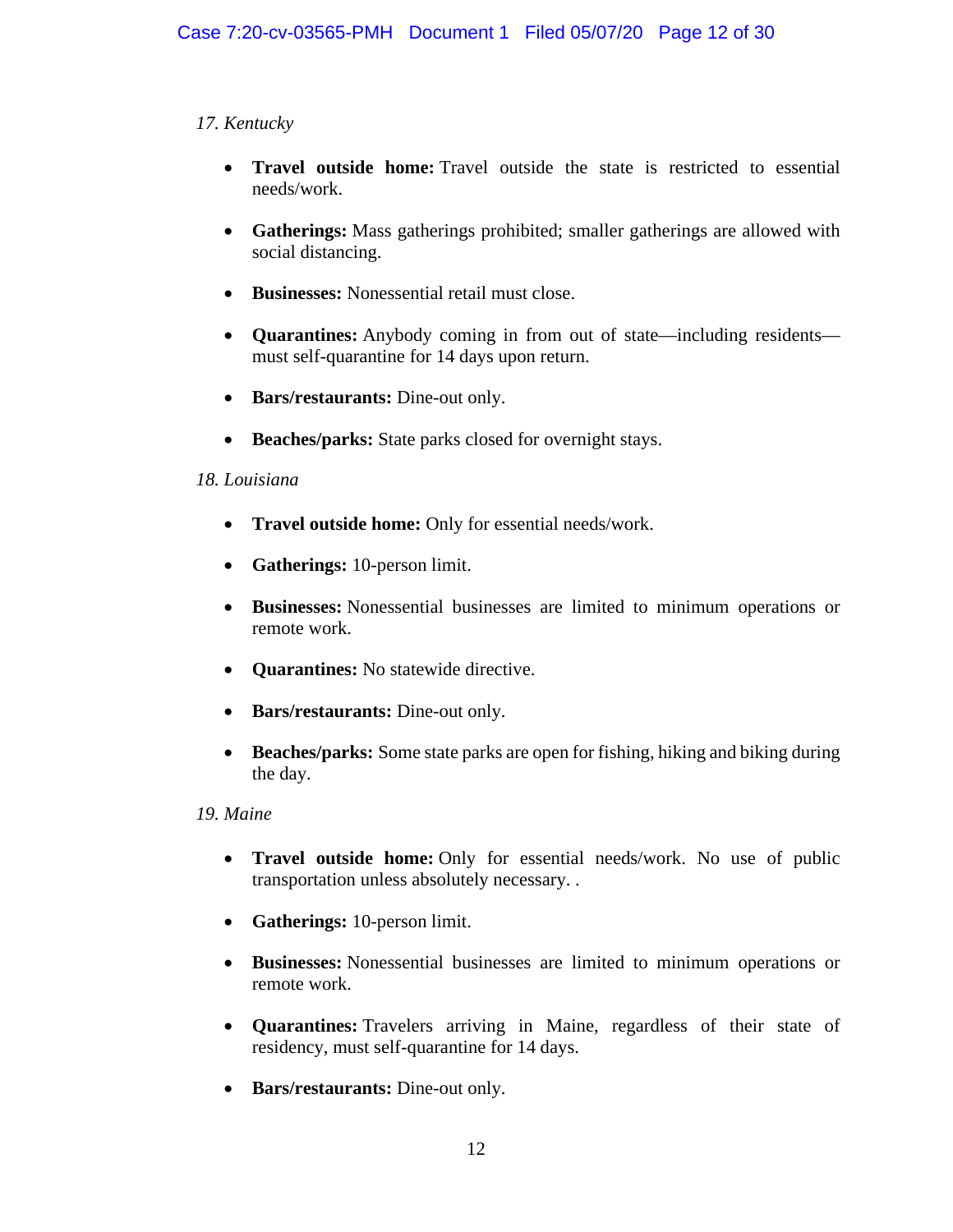• **Beaches/parks:** Numerous parks and beaches closed.

### *20. Maryland*

- **Travel outside home:** Only for essential needs/work.
- **Gatherings:** 10-person limit.
- **Businesses:** Nonessential businesses are limited to minimum operations or remote work. Senior-citizen activities centers are closed.
- **Quarantines:** People traveling into Maryland from anywhere outside Maryland are required to self-quarantine for 14 days with limited exceptions. (Guidance)
- **Bars/restaurants:** Dine-out only.
- **Beaches/parks:** State park beaches are closed. Some parks remain open.

#### *21. Massachusetts*

- **Travel outside home:** People and especially older adults are strongly advised to stay home as much as possible. (Advisory)
- **Gatherings:** 10-person limit. Applies to confined spaces, not parks and other outdoor spaces.
- **Businesses:** Nonessential businesses must close their physical workplaces and facilities to workers and customers. Groceries must reserve an hour in the morning for older customers.
- **Quarantines:** Arriving travelers from out of state are instructed to selfquarantine for 14 days.
- **Bars/restaurants:** Dine-out only.
- **Beaches/parks:** No congregating on coastal beaches. State parks are open and campgrounds closed.
- **Bars/restaurants:** Dine-out only.
- **Beaches/parks:** State parks are open, but campgrounds, overnight lodging facilities and shelters are closed.

#### *22. Minnesota*

• **Travel outside home:** Only for essential needs/work.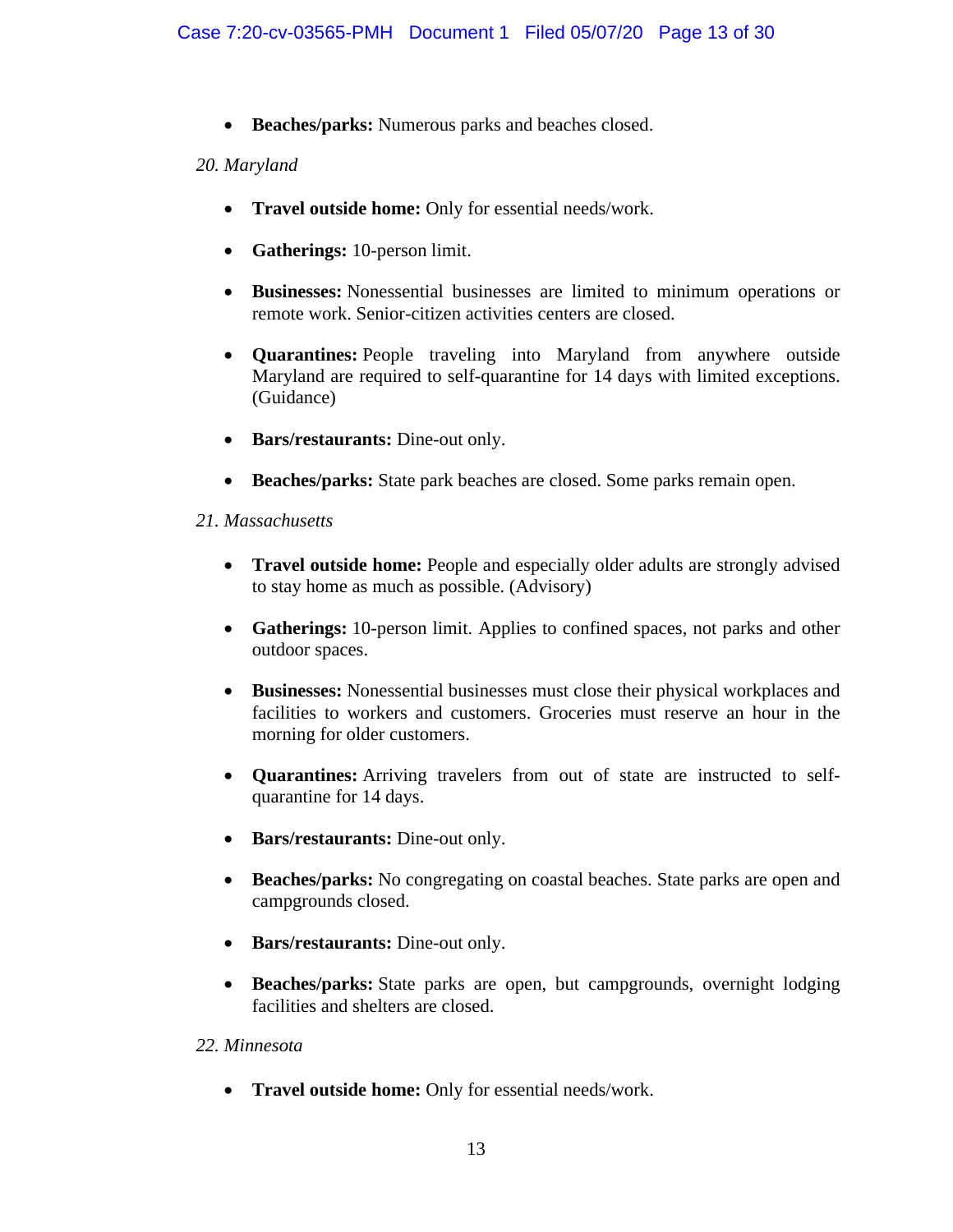- **Gatherings:** No statewide directive.
- **Businesses:** Entertainment and performance venues are closed.
- **Quarantines:** No statewide directive.
- **Bars/restaurants:** Dine-out only.
- **Beaches/parks:** Wildlife management areas, state forests and state parks remain open. Campgrounds are closed.

### *23. Mississippi*

- **Travel outside home:** Only for essential needs/work.
- **Gatherings:** 10-person limit.
- **Businesses:** Nonessential businesses are limited to minimum operations or remote work.
- **Quarantines:** No statewide directive.
- **Bars/restaurants:** Dine-out only.
- **Beaches/parks:** State parks are open for fishing. Beaches can re-open with social distancing.

#### *24. Missouri*

- **Travel outside home:**
- **Gatherings:** 10-person limit.
- **Businesses:** Nonessential businesses must enforce social distancing. Essential retailers must limit occupancy.
- **Quarantines:** No statewide directive.
- **Bars/restaurants:** Dine-out only.
- **Beaches/parks:** State parks and trails are open during the day.

#### *25. Montana*

- **Travel outside home:** Only for essential needs/work.
- **Gatherings:** Nonessential social and recreational gatherings are prohibited, if social distancing ca not be maintained.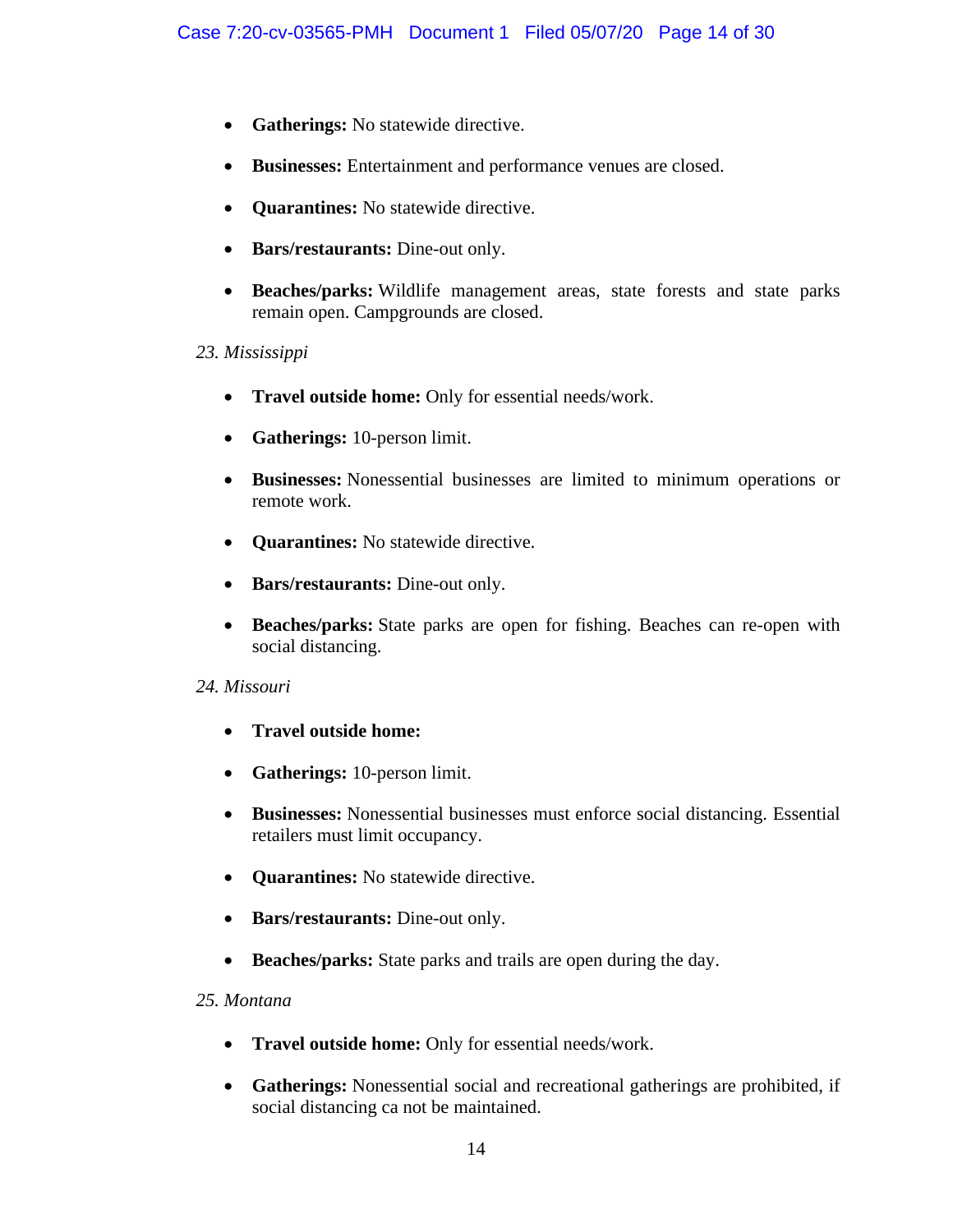- **Businesses:** Nonessential businesses are limited to minimum operations or remote work.
- **Quarantines:** Nonwork travelers from out of state must self-quarantine for 14 days.
- **Bars/restaurants:** Dine-out only.
- **Beaches/parks:** Open with social distancing.

# *26. Nebraska*

- **Travel outside home:** The governor has not issued a stay-at-home order.
- **Gatherings:** 10-person limit.
- **Businesses:** No statewide directive.
- **Quarantines:** No statewide travel quarantine. Mandatory quarantines required for Covid-19 patients and households.
- **Bars/restaurants:** Dine-out only.
- **Beaches/parks:** No overnight camping at state parks, state recreation areas and wildlife management areas.

# *27. Nevada*

- **Travel outside home:** Only for essential needs/work.
- **Gatherings:** People may not congregate in groups of 10 or more.
- **Businesses:** Recreational, entertainment and personal-care businesses are closed, including casinos.
- **Quarantines:** No statewide directive.
- **Bars/restaurants:** Dine-out only.
- **Beaches/parks:** State parks in the greater Las Vegas area, including Valley of Fire and Rye Patch are closed. Other state parks remain open for day-use only.

# *28. New Hampshire*

- **Travel outside home:** Only for essential needs/work.
- **Gatherings:** Nine-person limit.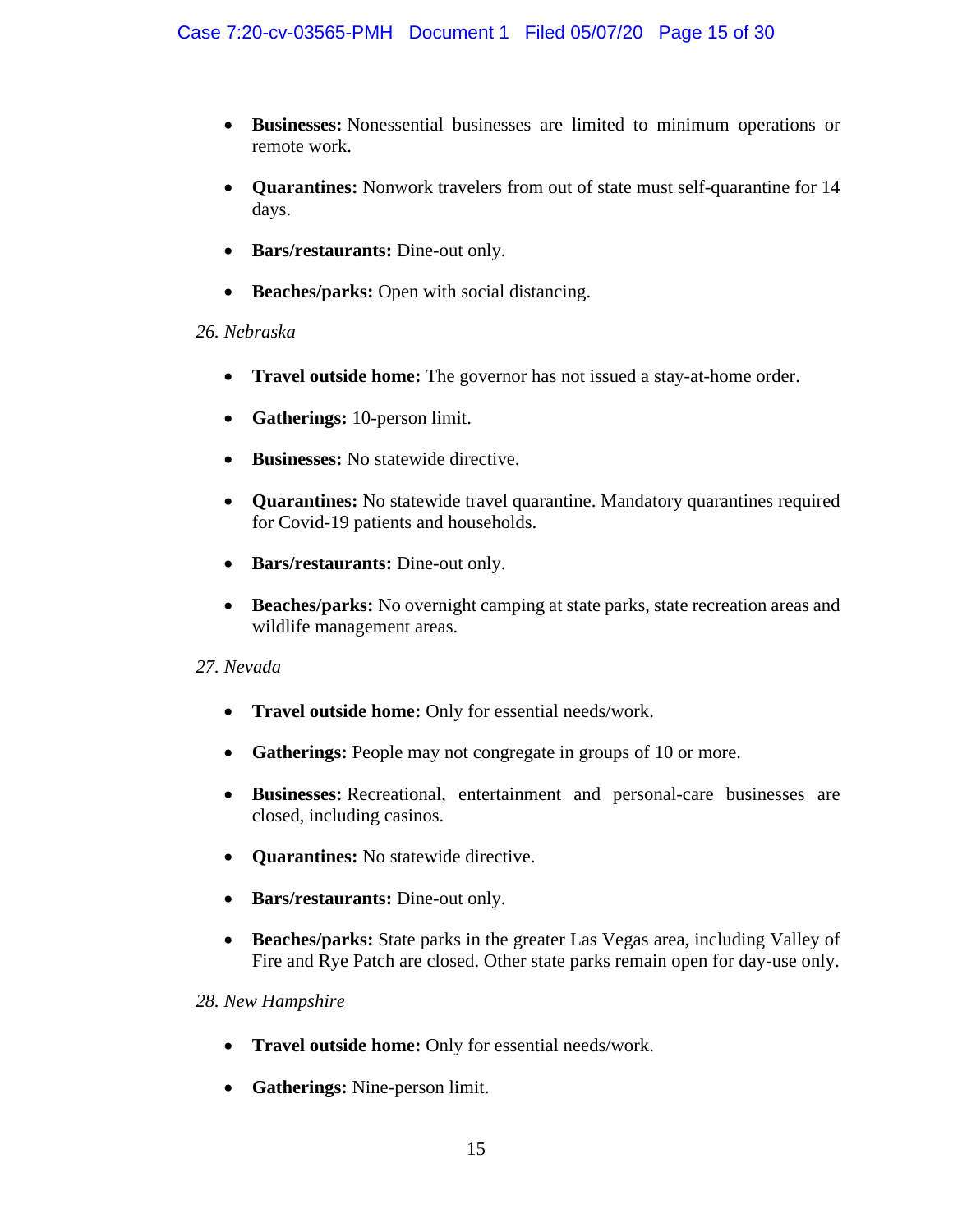- **Businesses:** Nonessential businesses are limited to minimum operations or remote work.
- **Quarantines:** No statewide directive.
- **Bars/restaurants:** Dine-out only
- **Beaches/parks:** Most park sites are open.

### *29. New Jersey*

- **Travel outside home:** Only for essential needs/work.
- **Gatherings:** 10-person limit.
- **Businesses:** Nonessential retail businesses must close bricks-and-mortar premises. Recreational and entertainment businesses are closed to the public.
- **Quarantines:** No statewide directive.
- **Bars/restaurants:** Dine-out only.
- **Beaches/parks:** Some local beach closures. All state parks and forests are closed to the public.

# *30. New Mexico*

- **Travel outside home:** Only for essential needs/work.
- **Gatherings:** Five-person limit in a single room or connected space outside residence.
- **Businesses:** Nonessential businesses must suspend all in-person operations.
- **Quarantines:** Arriving air travelers must self-quarantine for two weeks.
- **Bars/restaurants:** Dine-out only.
- **Beaches/parks:** State parks are closed.

# *31. New York*

- **Travel outside home:** Only for essential needs/work. Individuals age 70 and older and those with compromised immune systems must stay home and limit home-visitation to immediate family members or close friends.
- **Gatherings:** Nonessential gatherings are prohibited.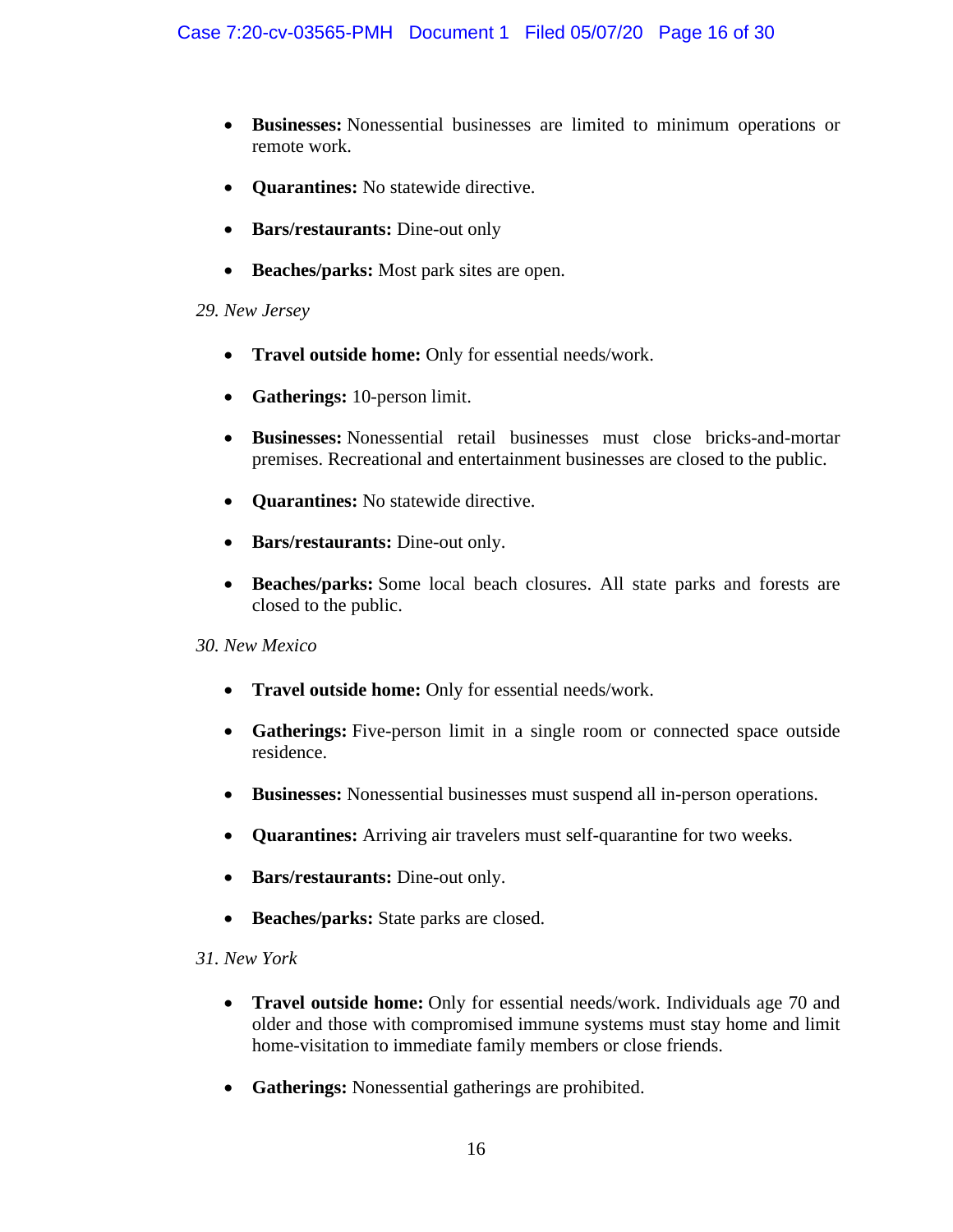- **Businesses:** Nonessential businesses limited to minimum operations or remote work. (Guidance)
- **Quarantines:** No mandatory quarantine for out-of-state travelers. Mandatory quarantines for people who have been in close contact with a Covid-19 patient.
- **Bars/restaurants:** Dine-out only.
- **Beaches/parks:** Social distancing at state parks.

# *32. North Carolina*

- **Travel outside home:** Only for essential needs/work.
- **Gatherings:** 10-person limit.
- **Businesses:** Nonessential businesses are limited to minimum operations or remote work.
- **Quarantines:** No statewide directive.
- **Bars/restaurants:** Dine-out only.
- **Beaches/parks:** People may go to public parks and outdoor recreation areas unless locally restricted.

# *33. North Dakota*

- **Travel outside home:** The governor has not issued a stay-at-home order.
- **Gatherings:** No statewide directive.
- **Businesses:** Personal-care services and recreational facilities are closed.
- **Quarantines:** Mandatory quarantine for residents returning from abroad or domestic travelers returning from a state with widespread community infection.
- **Bars/restaurants:** Dine-out only.
- **Beaches/parks:** State parks are open for day-use only.

*34. Ohio*

- **Travel outside home:** Only for essential needs/work.
- **Gatherings:** 10-person limit.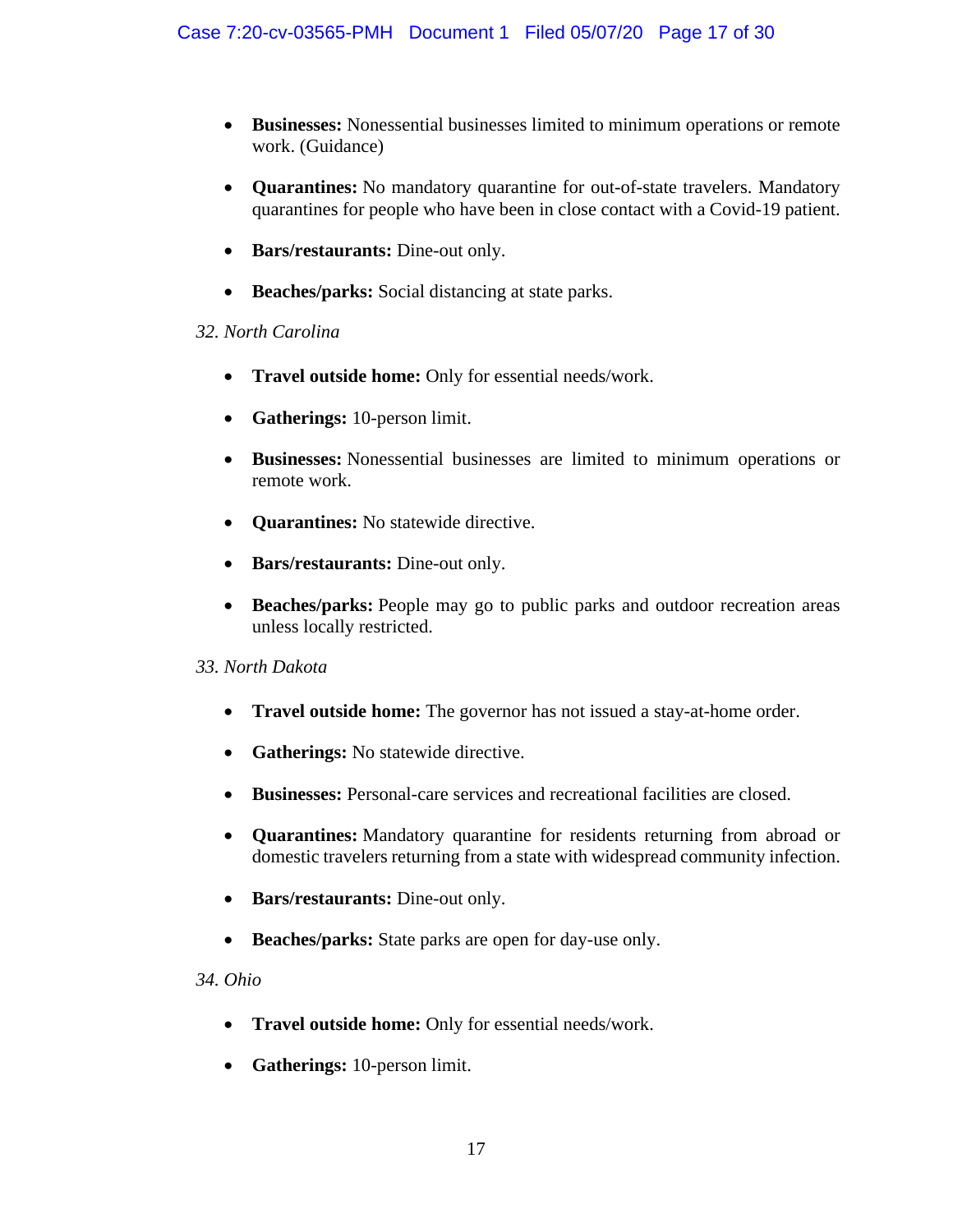- **Businesses:** Nonessential businesses and operations must cease all activities except minimum basic operations.
- **Quarantines:** Travelers arriving in Ohio should self-quarantine for 14 days with limited exceptions.
- **Bars/restaurants:** Dine-out only.
- **Beaches/parks:** Wildlife areas, forests and nature preserves remain open.

# *35. Oklahoma*

- **Travel outside home:** Vulnerable individuals (older residents and those with underlying medical problems) are directed to stay home except when running essential errands or commuting to critical infrastructure jobs.
- **Gatherings:** 10-person limit. No visitors at nursing homes, retirement or longterm care facilities.
- **Businesses:** Nonessential businesses must suspend services.
- **Quarantines:** Arriving travelers from the New York tri-state area, California, Louisiana and Washington should self-quarantine for 14 days with limited exceptions.
- **Bars/restaurants:** Dine-out only.
- **Beaches/parks:** Hiking trails, picnic tables, fishing areas and boat ramps are available for outdoor recreation.

#### *36. Oregon*

- **Travel outside home:** Only for essential needs/work.
- **Gatherings:** Gatherings over 25 people are canceled statewide. Oregonians are urged to avoid gatherings of 10 people.
- **Businesses:** Nonessential business closures.
- **Quarantines:** No statewide directive.
- **Bars/restaurants:** Dine-out only.
- **Beaches/parks:** No daytime or overnight visitors are permitted at any state park.

# *37. Pennsylvania*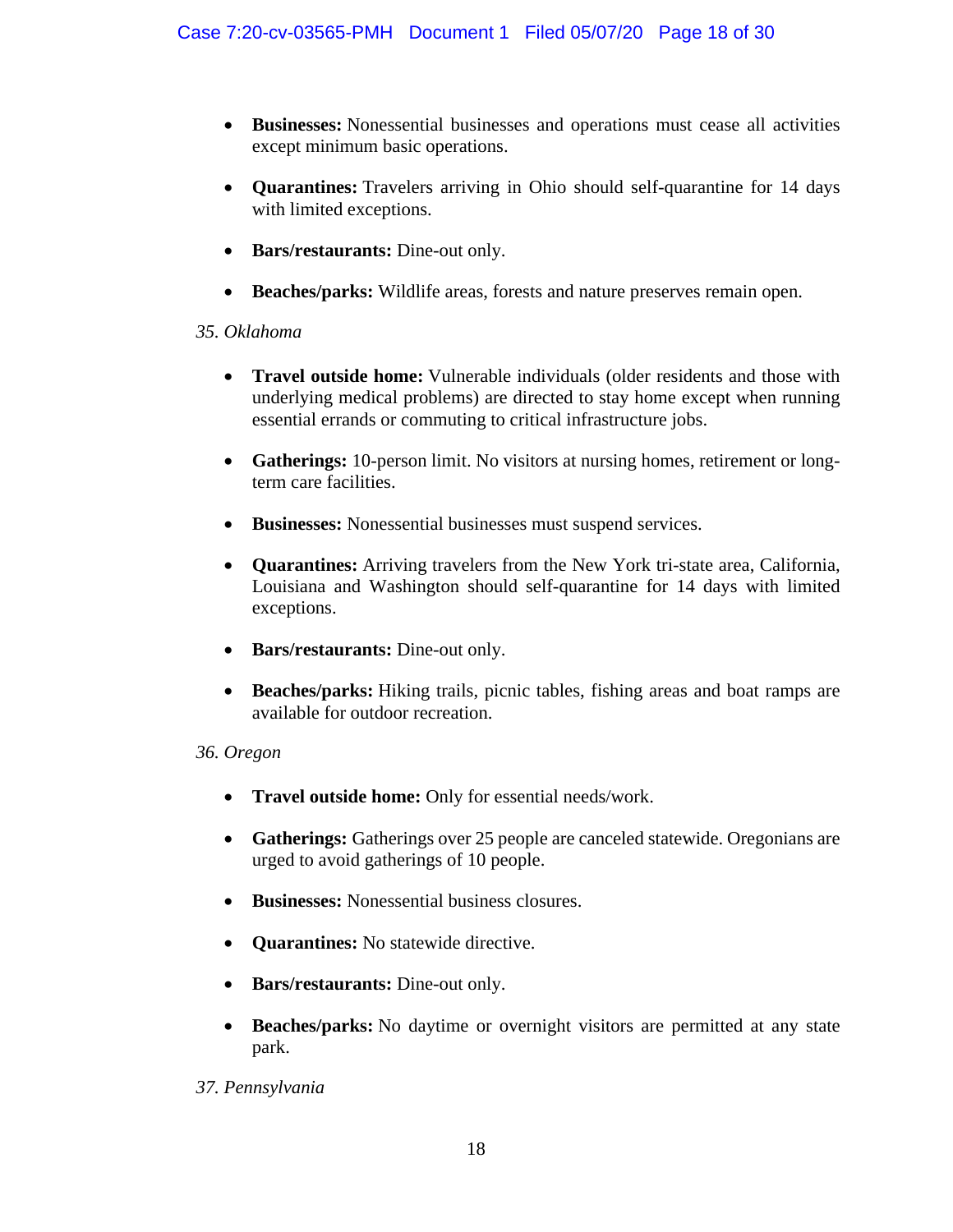- **Travel outside home:** Only for essential needs/work.
- **Gatherings:** Gatherings are generally prohibited.
- **Businesses:** Non-life-sustaining businesses must close or operate remotely.
- **Quarantines:** No statewide directive.
- **Bars/restaurants:** Dine-out only.
- **Beaches/parks:** Trails, lakes, roads and parking are limited to "passive and dispersed recreation."

### *38. Rhode Island*

- **Travel outside home:** Only for essential needs/work.
- **Gatherings:** Five-person limit.
- **Businesses:** Noncritical retail businesses must cease operations.
- **Quarantines:** Mandatory two-week quarantine for out-of-state visitors.
- **Bars/restaurants:** Dine-out only.
- **Beaches/parks:** State beaches and parks are closed.

# *39. South Carolina*

- **Travel outside home:** Only for essential needs/work.
- **Gatherings:** Gatherings of three or more are prohibited if deemed a threat to public health.
- **Businesses:** Nonessential businesses are limited to minimum operations or remote work.
- **Quarantines:** No statewide directive.
- **Bars/restaurants:** Dine-out only.
- **Beaches/parks:** Public beaches and access points to lakes, rivers and waterways are closed. Local restrictions on parks.

# *40. South Dakota*

• **Travel outside home:** The governor has not issued a stay-at-home order.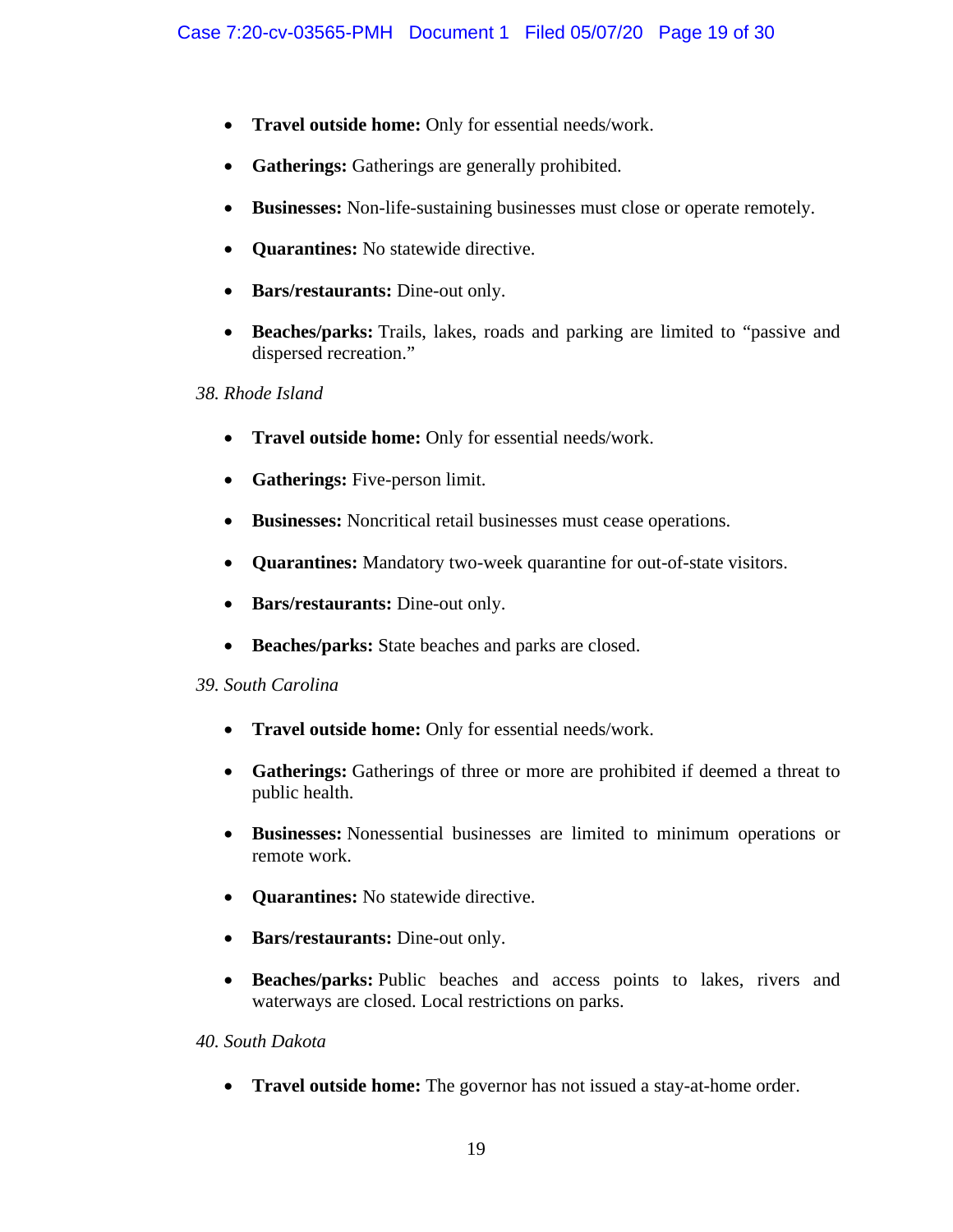- **Gatherings:** Unnecessary gatherings of 10 or more prohibited.
- **Businesses:** No statewide directive.
- **Quarantines:** No statewide directive.
- **Bars/restaurants:** No statewide directive.
- **Beaches/parks:** No statewide directive.

# *41. Tennessee*

- **Travel outside home:** Only for essential needs/work.
- **Gatherings:** Social gatherings of 10 or more people prohibited.
- **Businesses:** Nonessential businesses are limited to minimum operations or remote work.
- **Quarantines:** No statewide directive.
- **Bars/restaurants:** Dine-out only.
- **Beaches/parks:** Most state parks have reopened for day-use only.

# *42. Texas*

- **Travel outside home:** Texans must minimize in-person contact with people who are not in the same household. (A number of major counties have more explicit stay-at-home orders.) No visits to nursing homes or long-term care facilities unless providing critical assistance.
- **Gatherings:** 10-person limit.
- **Businesses:** No eating or drinking at bars and restaurants or visits to gyms, massage establishments, tattoo studios, piercing studios and cosmetology salons.
- **Quarantines:** Air travelers flying to Texas from New York, New Jersey, Connecticut, California, Louisiana or Washington—or Atlanta, Chicago, Detroit, Miami—must self-quarantine for 14 days.
- **Bars/restaurants:** Dine-out only.
- **Beaches/parks:** Many state parks remain open. Some beaches are closed or limited to restricted activities.

*43. Utah*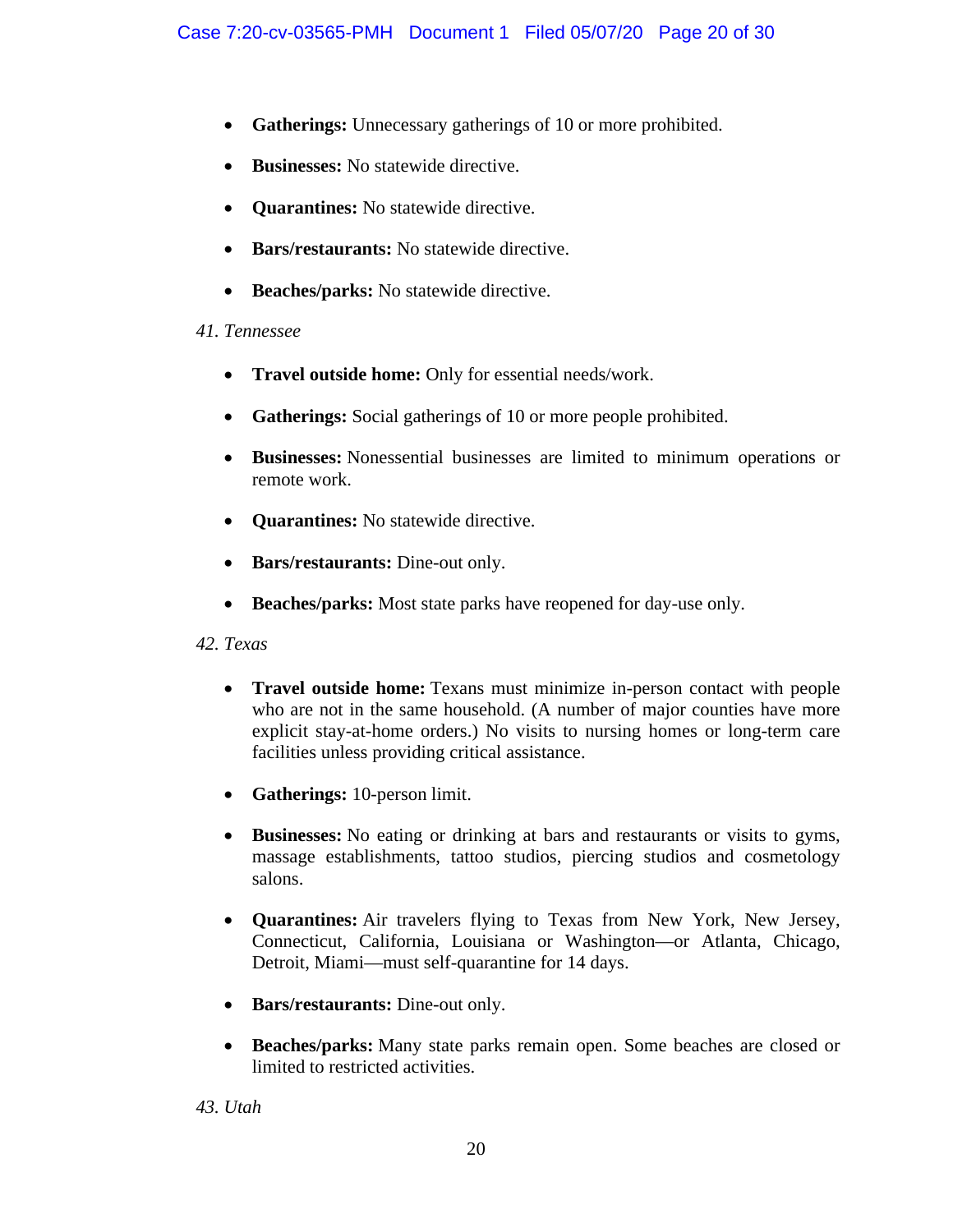- **Travel outside home:** High-risk individuals (older residents and those with serious underlying medical conditions) may leave only for essential needs/work. Others must stay home whenever possible.
- **Gatherings:** 10-person limit recommended.
- **Businesses:** Businesses must minimize face-to-face contact with high-risk employees.
- **Quarantines:** Two-week quarantine after traveling out of state or exposed to a person with Covid-19 symptoms.
- **Bars/restaurants:** Dine-out only.
- **Beaches/parks:** State parks open to all visitors, except parks under local health order restrictions.

#### *44. Vermont*

- **Travel outside home:** Only for essential needs/work.
- **Gatherings:** Nonessential gatherings are limited to 10 people.
- **Businesses:** Nonessential businesses are limited to minimum operations or remote work.
- **Quarantines:** Visitors must self-quarantine for two weeks unless traveling for an essential purpose.
- **Bars/restaurants:** Dine-out only.
- **Beaches/parks:** RV parks and campgrounds are closed with emergency shelter exceptions

# *45. Virginia*

- **Travel outside home:** Only for essential needs/work.
- **Gatherings:** 10-person limit.
- **Businesses:** Recreation and entertainment businesses must close.
- **Quarantines:** No statewide directive.
- **Bars/restaurants:** Dine-out only.
- **Beaches/parks:** Beaches are closed except for fishing and exercising. State parks are open for day-use activities. Campgrounds are closed.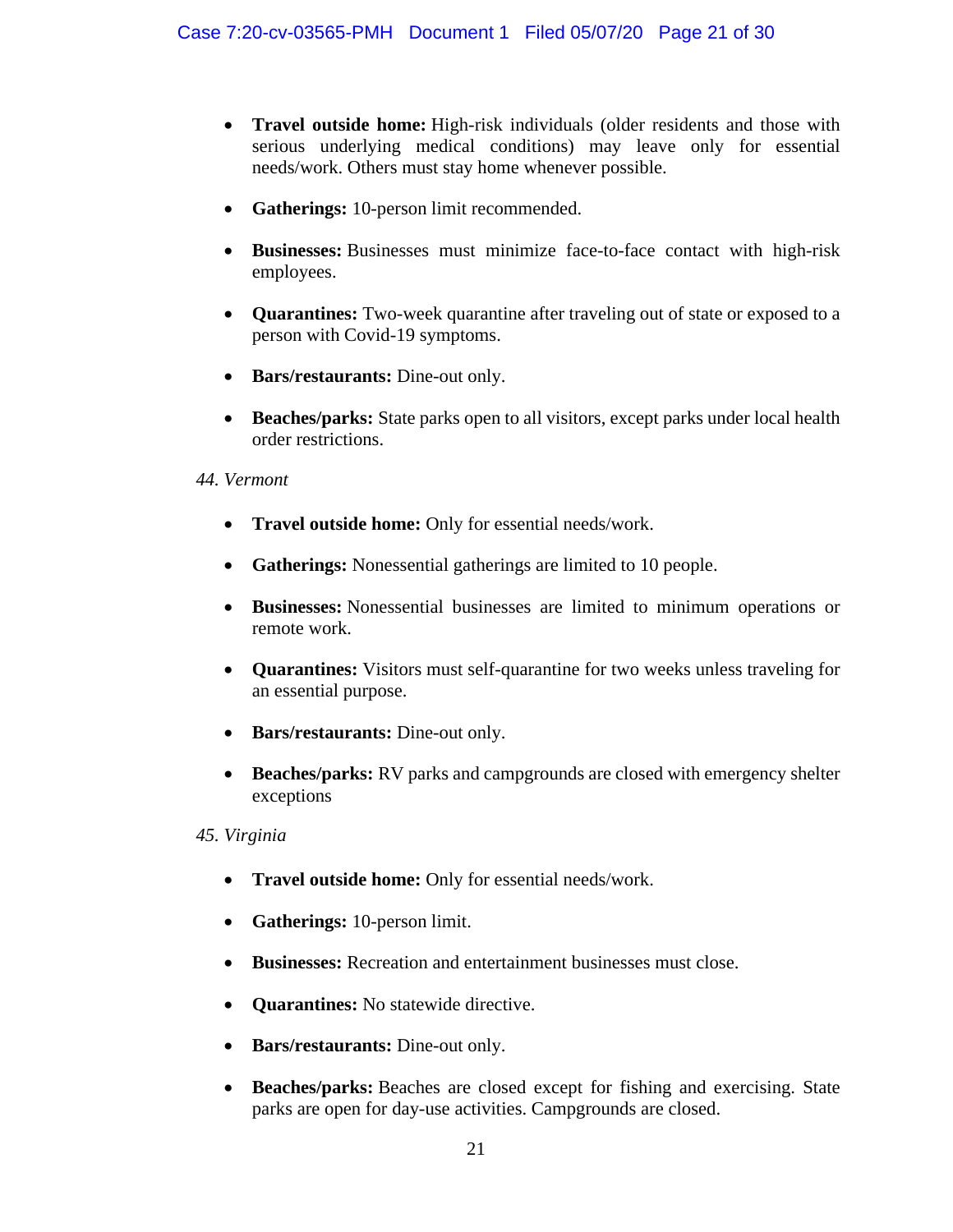### *46. Washington*

- **Travel outside home:** Only for essential needs/work.
- **Gatherings:** All gatherings of people for social, spiritual and recreational purposes are prohibited.
- **Businesses:** Nonessential businesses are limited to minimum operations or remote work.
- **Quarantines:** No statewide directive.
- **Bars/restaurants:** Dine-out only.
- **Beaches/parks:** State parks and recreational fisheries are closed.

# *47. West Virginia*

- **Travel outside home:** Only for essential needs/work.
- **Gatherings:** Five-person limit with some exceptions.
- **Businesses:** Nonessential businesses are limited to minimum operations or remote work.
- **Quarantines:** Two-week mandatory quarantines for people traveling into West Virginia from areas of substantial community spread of Covid-19.
- **Bars/restaurants:** Dine-out only.
- **Beaches/parks:** Park lodges, cabins and campgrounds are closed.

# *48. Wisconsin*

- **Travel outside home:** Only for essential needs/work.
- **Gatherings:** All public and private gatherings are prohibited with limited exceptions.
- **Businesses:** Nonessential businesses are limited to minimum operations or remote work.
- **Quarantines:** No mandatory quarantine for out-of-state travelers. Selfquarantine recommended for out-of-state travelers.
- **Bars/restaurants:** Dine-out only.
- **Beaches/parks:** Many state parks are closed. Campgrounds are closed.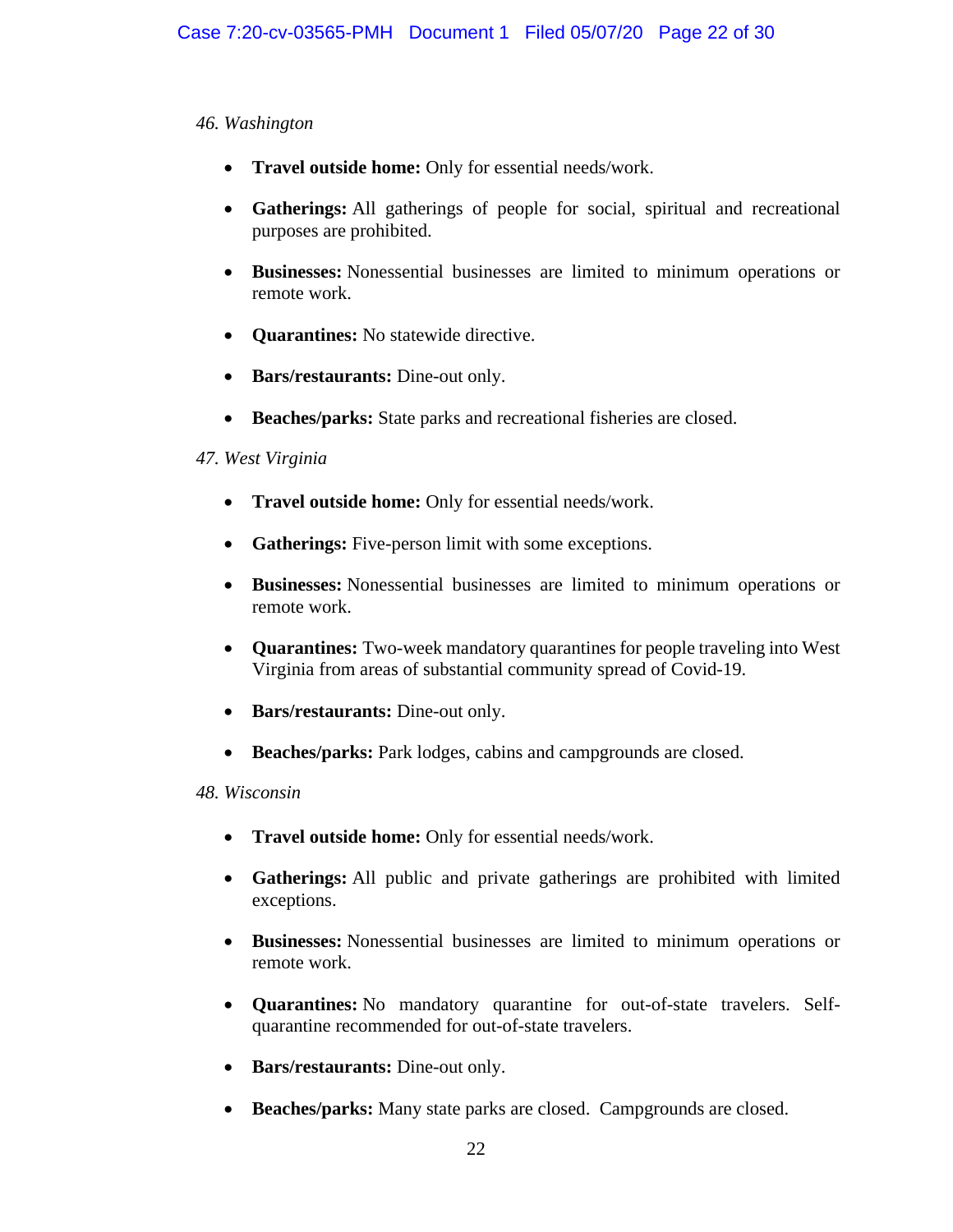### *49. Wyoming*

- **Travel outside home:** Residents urged but not required to stay home whenever possible.
- **Gatherings:** Limited to nine people.
- **Businesses:** Theaters, bars, museums, gyms, nightclubs and other public places are closed.
- **Quarantines:** People traveling to Wyoming for nonwork purposes must selfquarantine for 14 days.
- **Bars/restaurants:** Dine-out only.
- **Beaches/parks:** No statewide directive.
- 31. Further, on April 10, 2020 President Trump indicated his support insurance

coverage for business loss like that suffered by Plaintiff and the proposed Class:

REPORTER: Mr. President may I ask you about credit and debt as well. Many American individuals, families, have had to tap their credit cards during this period of time. And businesses have had to draw down their credit lines. Are you concerned Mr. President that that may hobble the U.S. economy, all of that debt number one? And number two, would you suggest to credit card companies to reduce their fees during this time?

PRESIDENT TRUMP: Well it's something that we've already suggested, we're talking to them. *Business interruption insurance*, I'd like to see these insurance companies—you know you have people that have paid. When I was in private I had business interruption. When my business was interrupted through a hurricane or whatever it may be, I'd have business where I had it, I did not always have it, sometimes I had it, sometimes, I had a lot of different companies. *But if I had it I'd expect to be paid*. You have people. I speak mostly to the restaurateurs, where they have a restaurant, they've been paying for 25, 30, 35 years, business interruption. They've never needed it. All of a sudden they need it. And I'm very good at reading language. I did very well in these subjects, OK. And I do not see the word pandemic mentioned. Now in some cases it is, it's an exclusion. But in a lot of cases I do not see it. I do not see it referenced. And they do not want to pay up. I would like to see the insurance companies pay if they need to pay, if it's fair. And they know what's fair, and I know what's fair, I can tell you very quickly. But business interruption insurance, that's getting a lot money to a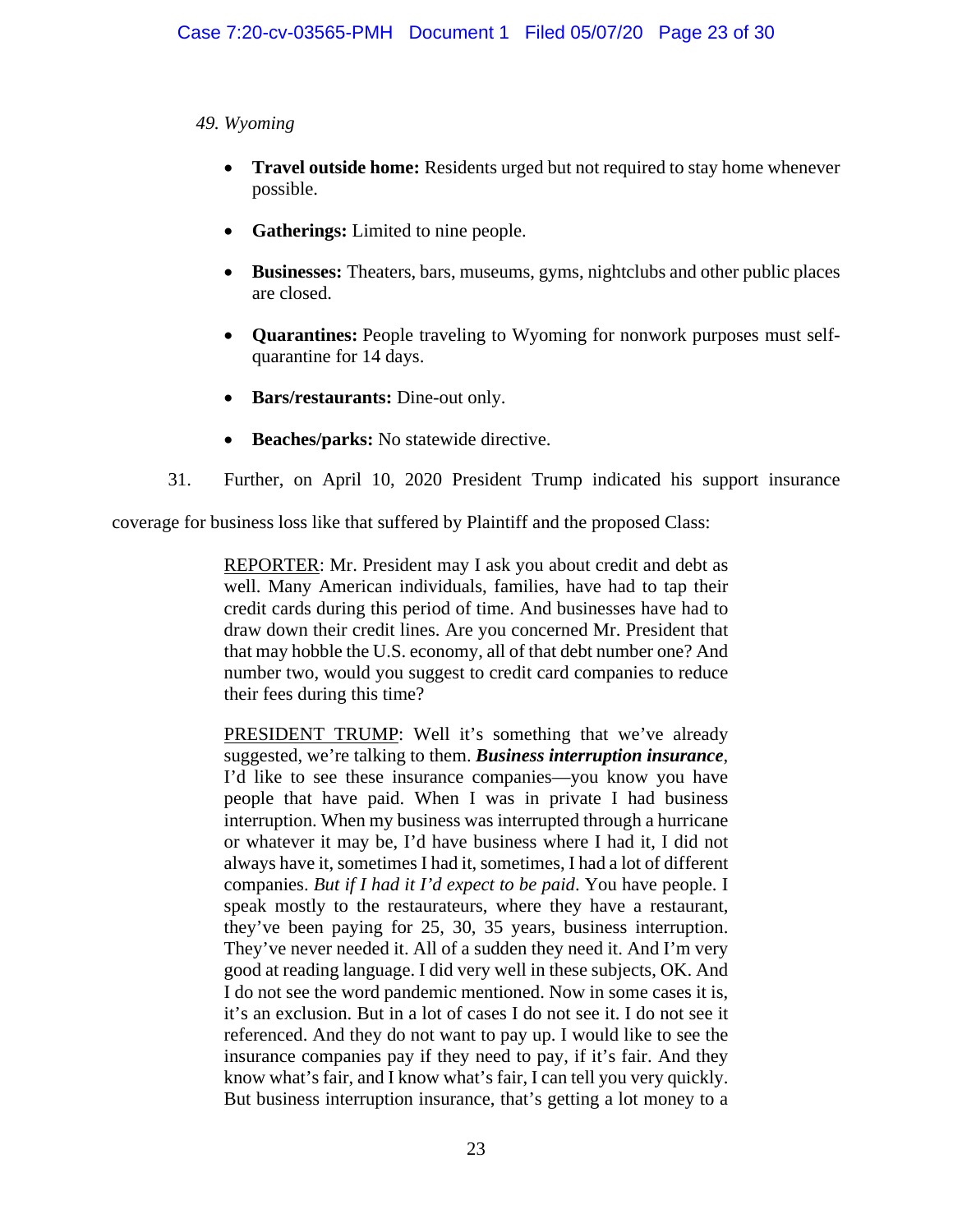lot of people. And they've been paying for years, sometimes they just started paying, but you have people that have never asked for business interruption insurance, and they've been paying a lot of money for a lot of years for the privilege of having it, and then when they finally need it, the insurance company says 'we're not going to give it.' We ca not let that happen.

<https://youtu.be/cMeG5C9TjU> (last visited on April 17, 2020) (emphasis added).

- 32. The President is articulating a few core points:
	- a. Business interruption is a common type of insurance.
	- b. Businesses pay in premiums for this coverage and should reasonably expect they'll receive the benefit of the coverage.
	- c. The COVID-19 pandemic should be covered unless there is a specific exclusion for pandemics.
	- d. If insurers deny business loss coverage due to the COVID-19 pandemic, they would be acting in bad faith.
- 33. The Civil Authority Orders and proclamations referenced herein, as they relate to the closure of all "non-life- sustaining businesses," evidence an awareness on the part of both state and local governments that COVID-19 causes damage to property. This is particularly true for businesses such as Plaintiff's, where customer or client interaction and personal contact results in a heightened risk of the property becoming contaminated.

# **IV. Impact on Plaintiff and the Class**

34. As a result of the Civil Authority Orders referenced herein, Plaintiff's businesses have been limited to only customers who need care for their kids because they have essential jobs.

35. Plaintiff's business loss occurred when the State of New York Civil Authorities declared a State of Emergency on March 7, 2020. Plaintiff suffered further when the New York Civil Authorities required all businesses to cease non-essential operations on March 20,2020.

36. Prior to March 7, 2020, Plaintiff was opened to all customers who had daycare needs.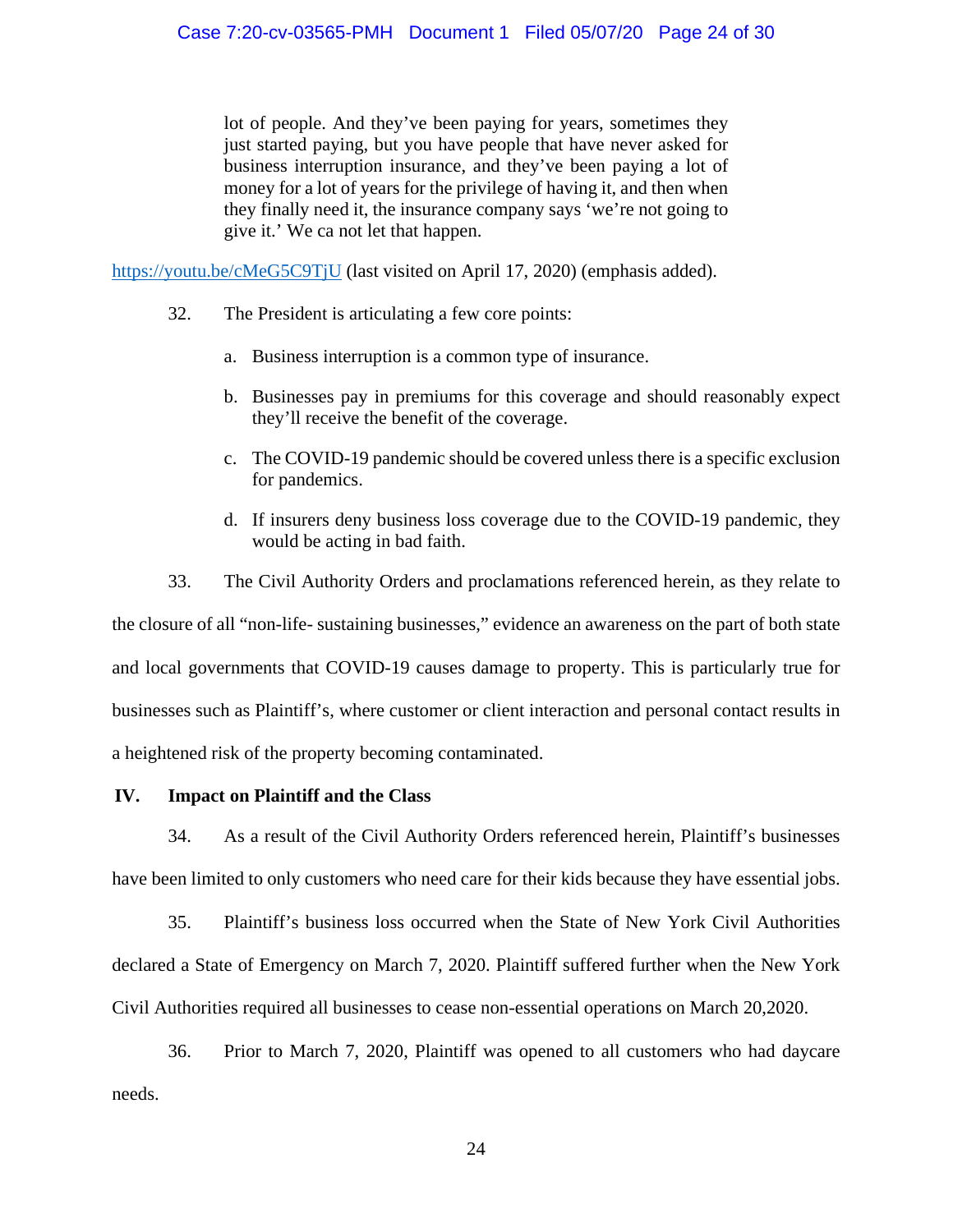#### Case 7:20-cv-03565-PMH Document 1 Filed 05/07/20 Page 25 of 30

37. A declaratory judgment determining that the insureds are entitled to business loss coverage under the Policy is necessary to prevent Plaintiff and Class members from being left without bargained-for insurance coverage required to ensure the survival of their child care centers due to the Civil Authorities' response to the COVID-19 pandemic. As a result of these Civil Authority Orders, Plaintiff and Class members have incurred, and continue to incur, among other things, a substantial loss of business income and additional expenses, which losses are covered under the terms of Defendant's insurance policies.

#### **CLASS ALLEGATIONS**

38. Plaintiff brings this action pursuant to Federal Rules of Civil Procedure 23(b)(2) on behalf of the following Class:

> All Child Care Centers who care for children who have suffered business interruption and lost income as a result of Civil Authority Orders issued in response to the COVID-19 pandemic.

39. Upon information and belief, Defendant does not cover business interruption services for all daycare centers in contravention to the uniform language contained in the insurance policies it has issued to child care centers.

40. The exact number of the Class members is unknown as such information is in exclusive control of Defendant. However, due to the nature and commerce involved, Plaintiff believes the Class consists of hundreds of insureds nationwide, making joinder of the Class members impractical.

41. Common questions of law and fact affect the right of each Class member. Plaintiff is seeking Declaratory Relief for all Class members who run daycare centers with similar polices to Plaintiff. Declaratory relief will permit adjudication of the rights of all parties as to whether Defendant's policies provide coverage for business interruptions losses the Class has suffered as a result of Civil Authority Orders.

25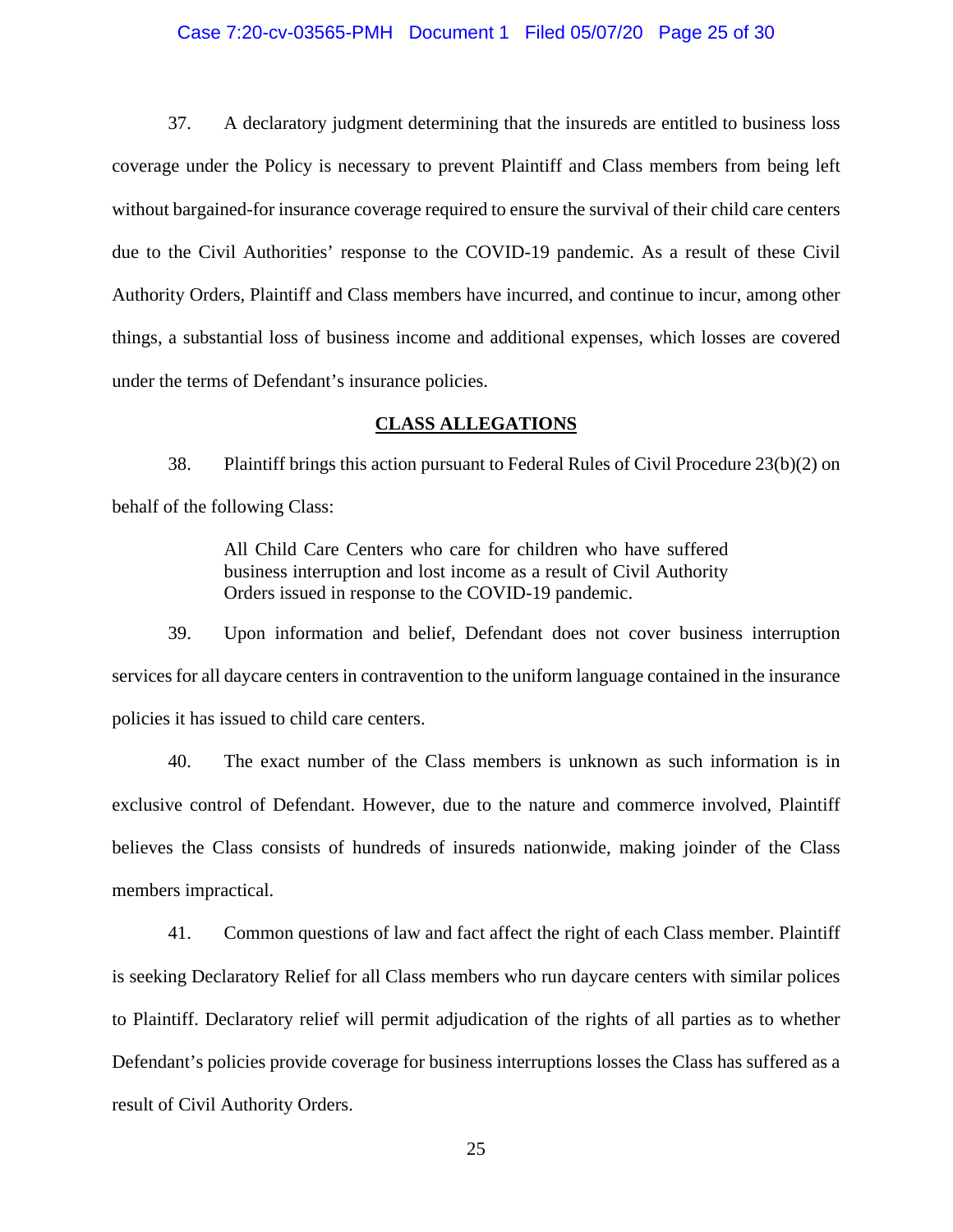### Case 7:20-cv-03565-PMH Document 1 Filed 05/07/20 Page 26 of 30

42. Common questions of law and fact that affect the Class members include, but are not limited to:

- a. Whether Defendant was legally obligated to pay for business interruption as a result of Civil Authority Orders issued in response to the COVID-19 pandemic;
- b. Whether Plaintiff and Class members have suffered "property damages" in accordance with the terms and conditions of Defendant's business interruption insurance policies ;
- c. Whether Plaintiff and Class members are excluded from coverage for losses they suffered due to the Civil Authority Orders as a result of the Virus or Bacterial exclusions contained in Defendant's insurance policies;
- d. Whether Defendant is justified in denying Plaintiff and Class members' claims.
- 43. The claims and defenses of Plaintiff, as a representative plaintiff, are typical of the

claims and defenses of the Class because Defendant wrongfully denied that its policy covers claims

to Plaintiff and the Class members.

44. Plaintiff, as a representative plaintiff, will fairly and adequately assert and protect

the interests of the Class.

- a. Plaintiff has hired attorneys who are experienced in prosecuting class actions and will adequately represent the interests of the Class; and
- b. Plaintiff has no conflict of interest that will interfere with the maintenance of a class action.
- 45. A class action provides a fair and efficient method for adjudication of the

controversy for the following reasons:

- a. Prosecution of separate actions by individual Class members would create a risk of inconsistent and varying results against Defendant when confronted with incompatible standards of conduct; and
- b. Adjudications with respect to individual Class members could, as a practical matter, be dispositive of any interest of other members not parties to such adjudications and substantially impair their ability to protect their interests.

46. Defendant has taken steps to discourage the Class from submitting claims under

their policies. Defendant has sent a uniform letter to all Class members advising them that they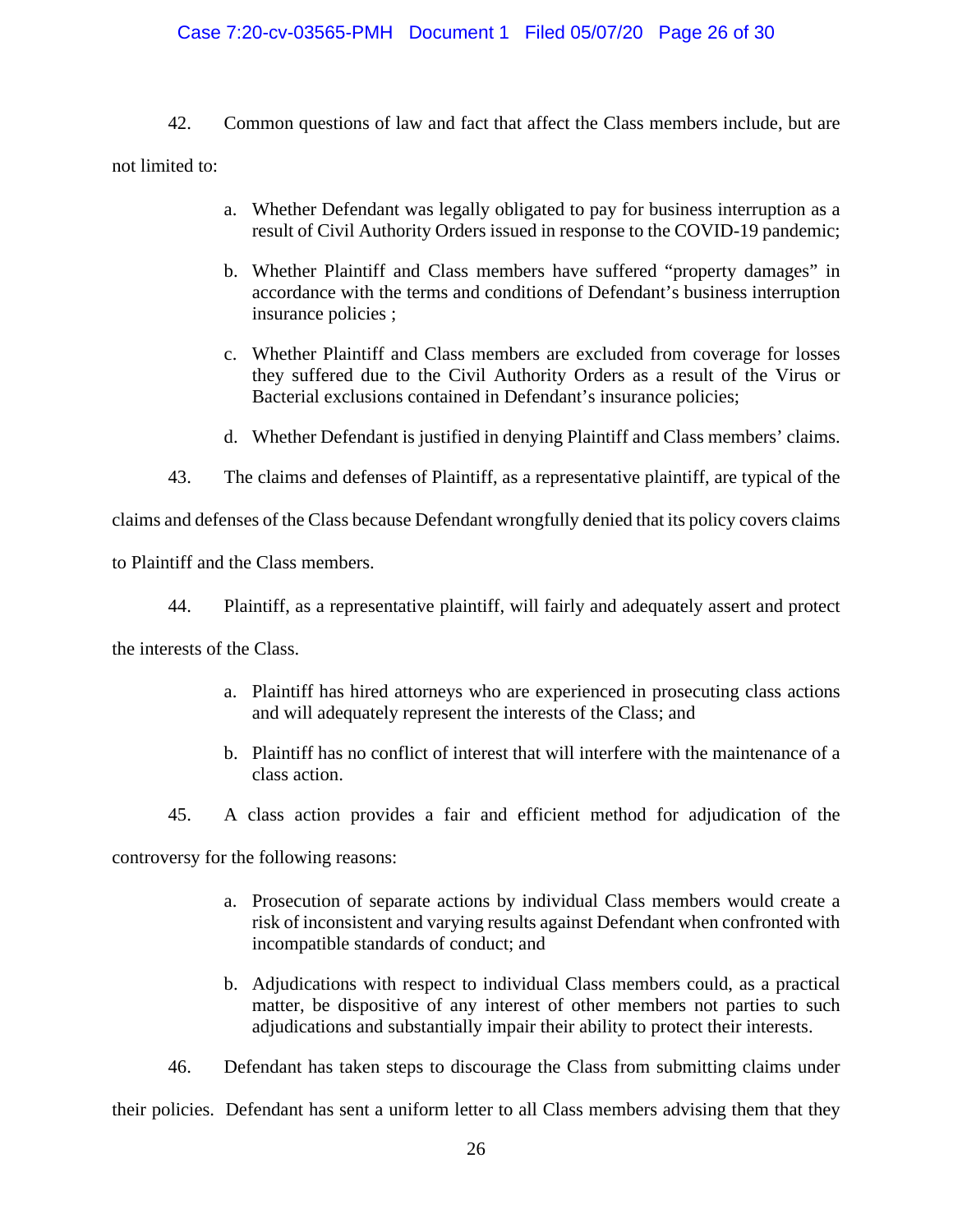#### Case 7:20-cv-03565-PMH Document 1 Filed 05/07/20 Page 27 of 30

do not have a claim under the terms of their policy. For this reason, Declaratory relief for the entire class is appropriate and necessary.

# **CAUSE OF ACTION**

### **DECLARATORY RELIEF**

47. Plaintiff re-alleges and incorporates by reference into this cause of action each and every allegation set forth in each and every paragraph of this Complaint.

48. The Declaratory Judgment Act, 28 U.S.C. § 2201(a), provides that in "a case of actual controversy within its jurisdiction . . . any court of the United States . . . may declare the rights and other legal relations of any interested party seeking such declaration, whether or not further relief is or could be sought." 28 U.S.C. § 2201(a).

49. An actual controversy has arisen between Plaintiff and the Defendant as to the rights, duties, responsibilities and obligations of the parties under the terms of the Policy in that Plaintiff contends and, on information and belief, the Defendant disputes and denies that:

- a. The Civil Authorities' Orders constitute a prohibition of access to Plaintiff's Insured Property;
- b. The prohibition of access by the Orders has specifically prohibited access as defined in the Policy;
- c. The Policy's Exclusion of Loss Due to Virus or Bacteria does not apply to the business losses incurred by Plaintiff here that are proximately caused by the Civil Authority Orders issued in response to the COVID-19 pandemic;
- d. The Civil Authorities' Orders trigger coverage under the terms of the Policy;
- e. The Policy provides coverage to Plaintiff for any current and future civil authority closures of its businesses in New York due to physical loss\or damage directly or indirectly from the COVID-19 pandemic under the Civil Authority coverage parameters; and
- f. The Policy provides business income coverage in the event that the COVID-19 pandemic directly or indirectly causes a loss or damage at the insured premises or immediate area of the Insured Properties.
- g.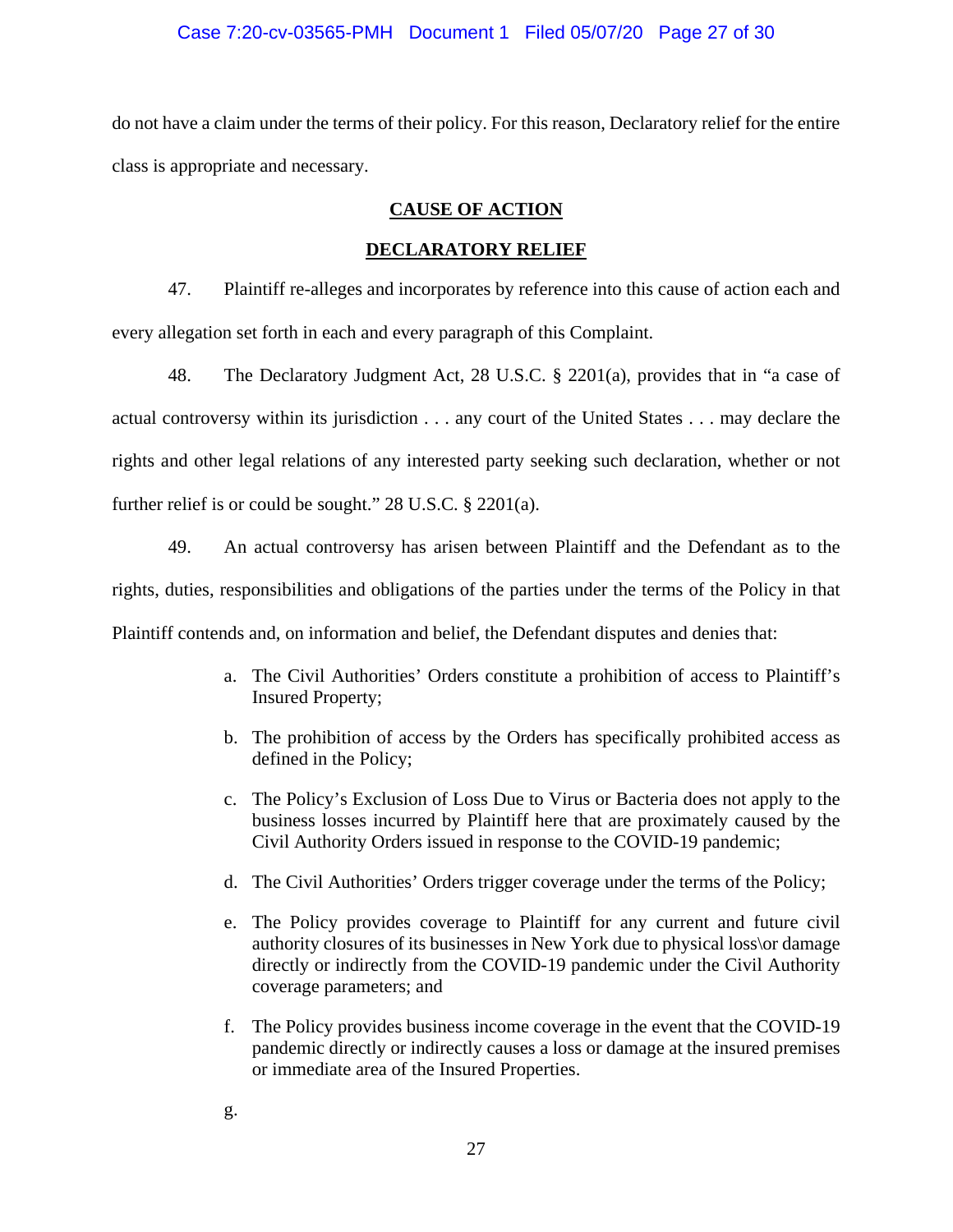#### Case 7:20-cv-03565-PMH Document 1 Filed 05/07/20 Page 28 of 30

50. Resolution of the duties, responsibilities and obligation of the parties is necessary as no adequate remedy at law exists and a declaration of the Court is needed to resolve the dispute and controversy.

51. Plaintiff seeks a Declaratory Judgment to determine whether the Orders constitute a prohibition of access to Plaintiff's Insured Property as Civil Authority as defined in the Policy

52. Plaintiff further seeks a Declaratory Judgment to affirm that the Civil Authority Orders trigger coverage.

53. Plaintiff further seeks a Declaratory Judgment to affirm that Defendant's Policies provide coverage to Plaintiff and the Class for any current and future business personal property losses, loss of business income, and extended special business income losses as a result of Civil Authority orders affecting the operation of their child day care business properties due to physical loss or damage caused by the COVID-19 pandemic.

#### **PRAYER FOR RELIEF**

WHEREFORE, Plaintiff herein prays as follows:

.

- a. For a declaration that the Civil Authorities Orders constitute an insured impairment on the operation of Plaintiff's Insured business Property.
- b. To certify the proposed Class under Rule 23(b)(2).
- c. To direct notice to the Class under Rules 23.
- d. For a declaration that the Civil Authorities' Orders constitute the type of restriction on business operations that is defined in the Policy.
- e. For a declaration that the Civil Authorities' Orders trigger coverage under the Policy.
- f. For a declaration that the Policy provides coverage to Plaintiff for any current, future and continued Civil Authority closures of its businesses due to physical loss or damage directly or indirectly from the COVID-19 pandemic under the Policy's Civil Authority coverage parameters.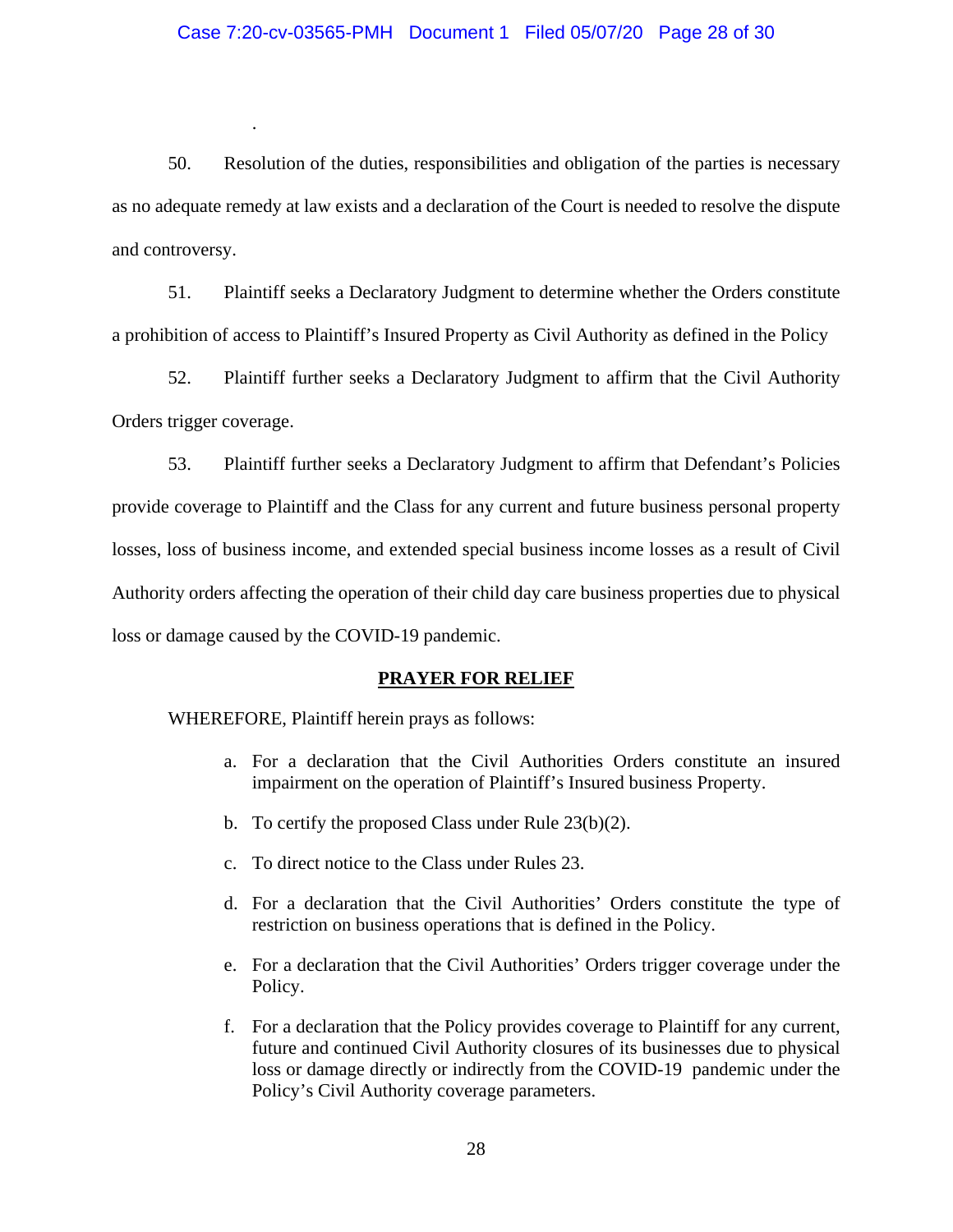- g. For a declaration that the Policy provides business income coverage in the event that COVID-19 has directly or indirectly caused a loss or damage at the Plaintiff's Insured Properties or the immediate area of the Plaintiff's Insured Properties.
- h. For such other relief as the Court may deem proper.

### **TRIAL BY JURY IS DEMANDED**

Plaintiff hereby demands trial by jury.

Dated: May 7, 2020 Respectfully submitted,

*/s/ Michael Weinkowitz*

Arnold Levin, Esq. Laurence Berman, Esq. Frederick Longer, Esq. Daniel Levin, Esq. Michael Weinkowitz, Esq. **LEVIN SEDRAN & BERMAN LLP** 510 Walnut Street, Suite 500 Philadelphia, PA 19106-3697 Telephone: (215) 592-1500 Facsimile: (215) 592-4663 [alevin@lfsblaw.com](mailto:alevin@lfsblaw.com) [flonger@lfsblaw.com](mailto:flonger@lfsblaw.com) [dlevin@lfsblaw.com](mailto:dlevin@lfsblaw.com)

Richard M. Golomb, Esq. Kenneth J. Grunfeld, Esq. **GOLOMB & HONIK, P.C.** 1835 Market Street, Suite 2900 Philadelphia, PA 19103 Telephone: (215) 985-9177 Facsimile: (215) 985-4169 [rgolomb@golombhonik.com](mailto:rgolomb@golombhonik.com) [kgrunfeld@golombhonik.com](mailto:kgrunfeld@golombhonik.com)

Aaron Rihn, Esq. **ROBERT PEIRCE & ASSOCIATES** 707 Grant Street, Suite 125 Pittsburgh, PA 15219 Telephone: (412) 281-7229 Facsimile: (412) 281-4229